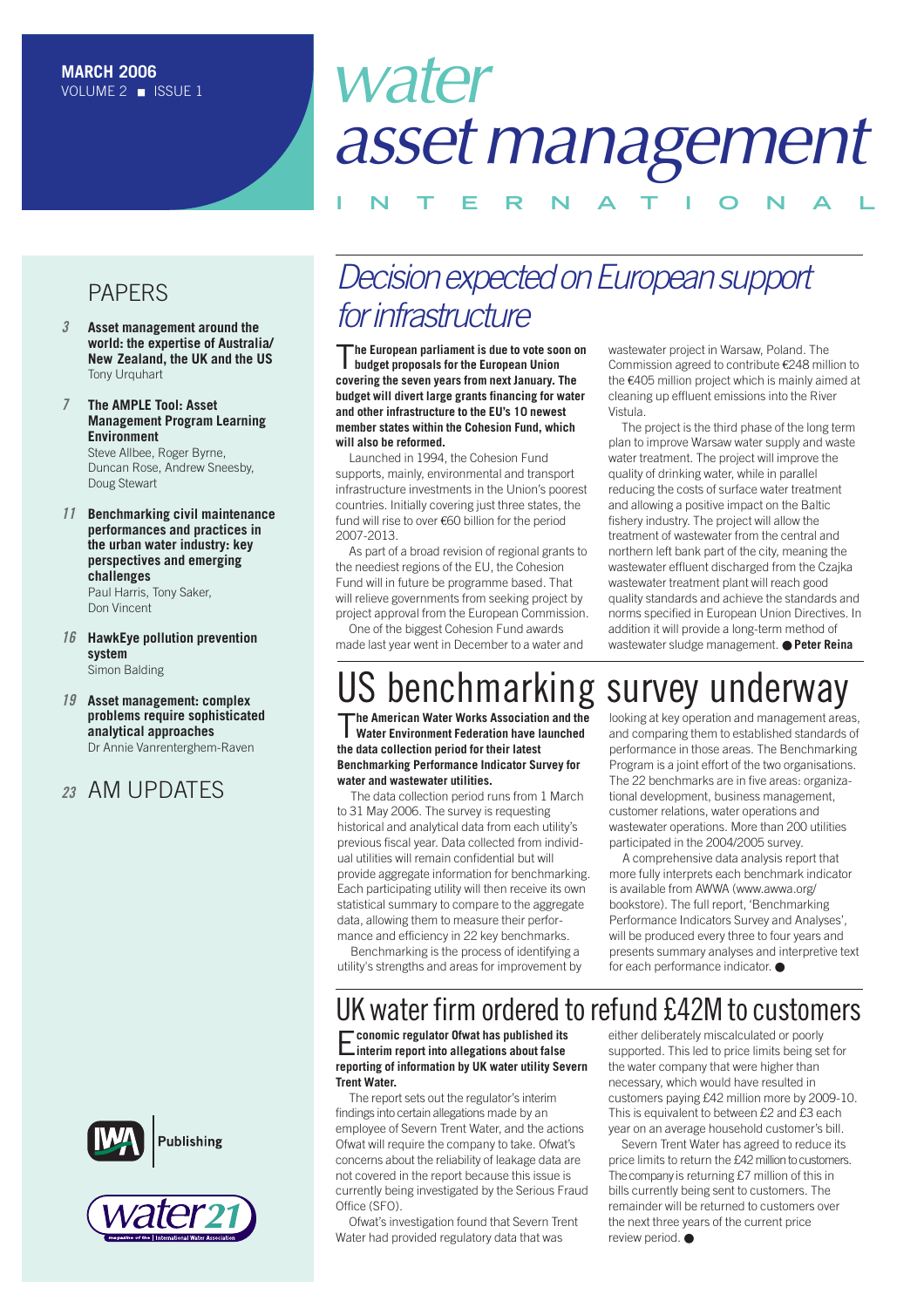

#### *water assetmanagement*  **INTERNATIONAL**

#### EDITORIAL

#### **Editors**

Steve Allbee allbee.steve@epamail.epa.gov

Andrew Foley afoley@goldcoastwater.com.au

Andrew Smith andrew.smith@yorkshirewater.co.uk

**Water Asset Management International is an international newsletter on asset management in water and wastewater utilities. The focus of the newsletter is on the strategic aspects of this developing field, providing utilities with international perspectives on infrastructure planning and maintenance as they seek to deliver cost-effective services to their customers.**

Instructions for authors are available at: www.iwapublishing.com/ template.cfm?name=iwapwami

Papers for consideration should be submitted to the editors or to:

Oisin Sands Publishing Assistant osands@iwap.co.uk

#### PUBLISHING

**Associate Publisher** Keith Hayward khayward@iwap.co.uk

**Publisher** Michael Dunn

Water Asset Management International is published four times a year (March, June, September, December) by IWA Publishing. Statements made do not represent the views of the International Water Association or its Governing Board.

#### **IWA Publishing Alliance House, 12, Caxton Street, London SW1H 0QS, UK**<br>Tel: +44 (0)20 7654 5500<br>Fax: +44 (0)20 7654 5555 Email: publications@iwap.co.uk

Web: www.iwapublishing.com

#### **SUBSCRIPTIONS**

Water Asset Management International is available as either a print or an online subscription.

2006 price (4 issues): £165 / €249 / \$329 (IWA members: £150 / €225 / \$299)

**Contact** Portland Customer Services Commerce Way, Colchester, CO2 8HP, UK Fax: +44 (0)1206 79331 Email: sales@portlandpress.com

**Or visit:** www.iwapublishing.com/ template.cfm?name=iwapwami

**Design & print** Original design: John Berbuto Printed by Ashford Overload, UK

ISSN (print): 1814-5434 ISSN (online): 1814-5442

© IWA Publishing 2006

# US EPA under fire for lead rule data gap

T**he US Government Accountability Office (GAO) has criticised the Environmental Protection Agency for not having in its database information from over 30% of large and medium-sized community water systems on the amount of lead in their supplies.**

The EPA also does not have data on the status of the efforts to implement the lead rule for 70% of systems, apparently because states have failed to meet reporting requirements.

The report from the GAO notes that 'implementation experiences to date have revealed weaknesses in the regulatory framework for the lead rule. For example, most states do not require their water systems to notify homeowners that volunteer for periodic lead monitoring of the test results.'

It adds that in addition, corrosion control can be impaired by changes to other treatment processes and controls that might help avoid such problems may not be adequate. The report also warns that because testing indicates that some so-called 'lead-free'

products actually leach high levels of lead into drinking water, existing standards for plumbing materials may not be sufficiently protective.

From the data available it appears few schools and child care facilities have tested their water for lead. The report also notes that 'no focal point exists at either the national or state level to collect and analyse test results. Thus the pervasiveness of lead contamination in the drinking water at schools and child care facilities – and the need for more concerted action – is unclear.'

The GAO is recommending that it improve its data on key aspects of lead rule implementation, strengthen some regulatory requirements and oversight, and assess the problem of lead in the drinking water at schools and child care facilities.

The EPA's spokesman noted that the agency has issued comprehensive new guidance for protecting against lead in schools and is close to issuing proposed changes to the federal rule. ● **Lis Stedman**

### Alliance wins first privatised water sector contract in Northern Ireland

**The Xansa-led Crystal Alliance has won a seven-year, £70M (\$122M) contract to run the Northern Ireland Water Service's customer billing system. The organisation will be responsible for billing some 760,000 domestic customers when the privatisation takes place. Under the contract, the Crystal Alliance will establish a customer relations centre to handle customer complaints and enquiries, which will be managed by sub-contractor Echo Managed Services.**

The contract will also eventually see the Alliance providing technical services to support the Water Service's field force as it manages and maintains the water and wastewater infrastructure.

The billing centre, when it is implemented in April 2007, will create 180 jobs locally. Protecting the customers is a set of performance targets designed to ensure that industry-leading standards of service are achieved.

The Northern Ireland Water Service provides water

and sewerage services to over 730,000 domestic, agricultural, commercial and business customers throughout Northern Ireland, with an annual budget before capital charges of £302M (\$524M) and fixed assets of £4.9 billion (\$8.5 billion). Each day it supplies 710 million litres of drinking water to customers.

Around 83% of households are served by the public sewerage system. The Water Service collects, treats and disposes of around 134Mm3 of wastewater each year. In addition, it provides a desludging service for over 59,000 private septic tanks. The Water Service employs around 1900 staff in total.

To protect public health, meet European standards on water quality and respond to increasing demand sustained investment in water and sewerage infra-structure it is estimated that a £3 billion (\$5.2 billion) spend will be required over the next 20 years. Over the next three years Water Service plans to spend £590M (\$1024M) on the first tranche of this expenditure. ●

## Italian resort 'future-proofs' water network

**The Italian city of Fano has been using water network modeling solution InfoWorks WS from Wallingford Software, to future-proof its network and smooth out pressure problems.**

Fano is a resort town and fishing port at the mouth of the Metauro river on Italy's Adriatic coast, in the Marche region, close to Rimini and Ancona.

Multi-utility ASET, which has an annual turnover of \$33 million, provides potable water, wastewater and waste services for the area. The main municipality that ASET manages, Fano, has one water treatment works producing 13 gallons/sec (50 litres/sec), with the additional 52 gallons/sec (200 litres/sec) supply coming from a treatment works outside ASET's area. Fano's network is divided into three pressure zones, one taking in the southern area of Metauro.

ASET was already using a software package to model its potable water network but decided to upgrade and

examine a number of other options to progress the improvement programme for its 600km of mains.

Dr Marco Romei, who heads ASET's technical department, is in charge of the project. He says: 'The main problem was that there is a prediction that in a few years the city's population could be 80,000 and there are challenges for the distribution network with the new demands added. There were also some existing areas where there were pressure problems and we needed to understand why these were occurring.'

An initial model of the city centre and surrounding area has been developed. Dr Romei says: 'After calibrating the model, we have undertaken some simulations, defining network districts and inserting pressure reducing valves controlled by flow and pressure. The results are good so we intend to go ahead and commission this work.'  $\bullet$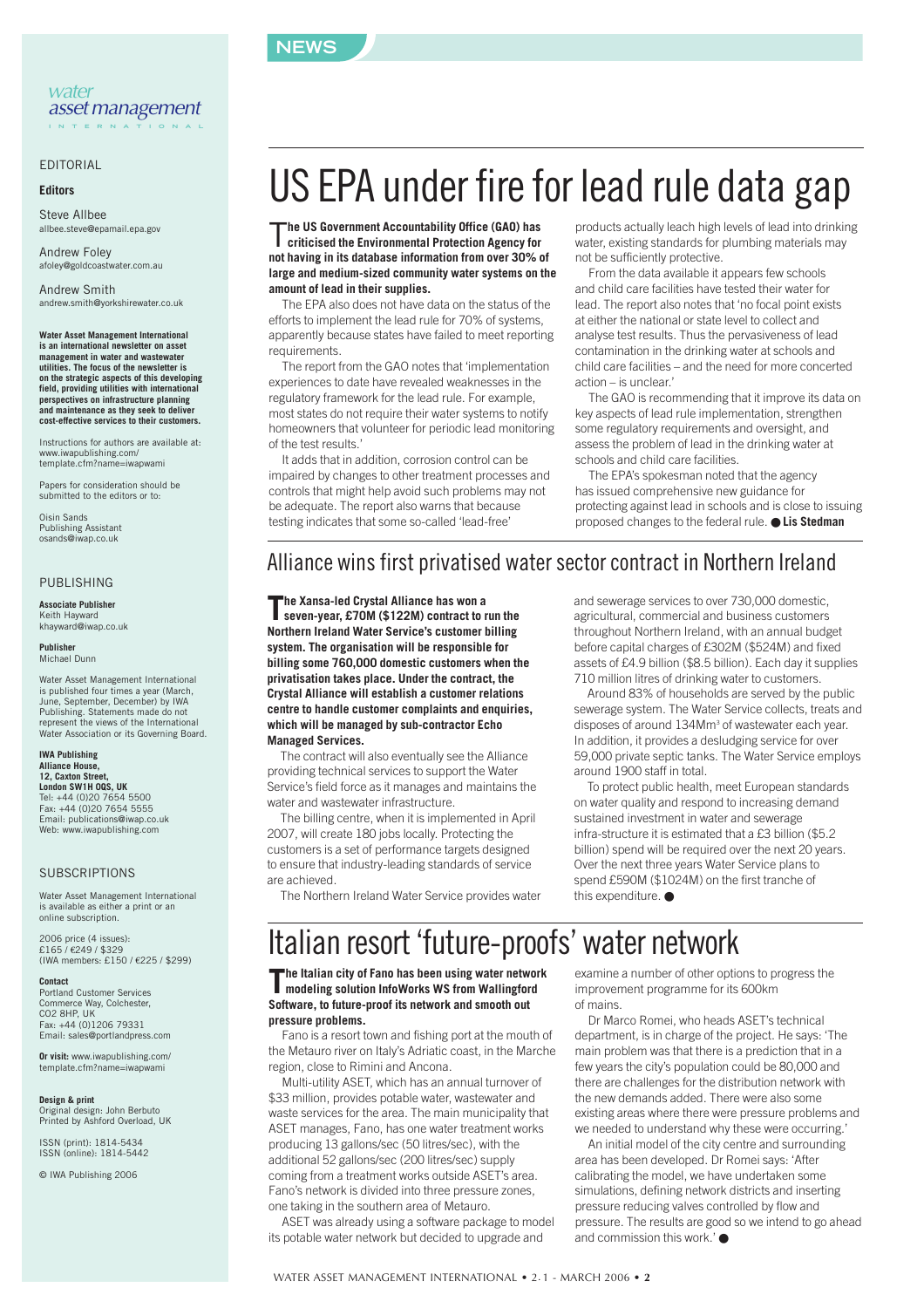# <span id="page-2-0"></span>**Asset management around the world: the expertise of Australia/New Zealand, the UK and the US**

The Australian and New Zealand approach to asset management is often touted in published literature and held up as the front-runner in asset management best practice. The tools and techniques born in these countries have been exported overseas and applied to many US utilities. Is this approach really the be-all, end-all asset management solution for US utilities? This paper will explore asset management best practices from around the world. While the Australia and New Zealand technique has its merits, so do tools and techniques developed in other regions of the world.

#### **Tony Urquhart**

Vice-president, Director - Consulting TAG The Asset Group An MWH business **IISA** 

© IWA Publishing 2006

#### **Common global challenges**

**People in developed countries have high expectations for their quality of life.Physical infrastructure – transportation, health,education, water and energy – is a core enabler of that concept.Today's global economy depends heavily on the developed world's physical infrastructure – its components enable the international flow of goods and services.**

The expectation that these systems will perform with speed and efficiency is increasing,while many of our basic systems – water, roads, energy, power grids – are reaching the limits of their capacity.New demands for better security mean many countries are retrofitting existing infrastructure in order to bring it up to new standards, a process that is enormously costly.

The maintenance of aging and failing infrastructure is also an ongoing challenge – recent infrastructure report cards and studies have shown a common theme, that the state of existing water infrastructure is deteriorating and there is a significant backlog of investment, required to ensure that water utilities can continue to deliver sustainable services to their communities.

A dilemma also exists – whether to repair old infrastructure or upgrade to

new.Many municipalities and private utilities have traditionally focused on meeting infrastructure needs through ongoing investment in infrastructure creation,without recognising the need to reinvest in infrastructure to maintain and renew existing assets.Finally,and perhaps most importantly, public policy makers are often prisoners of civic unwillingness to invest in what is not yet broken,and are unable to address – or even to recognise – the challenges ahead.

#### **Global contrasts**

While utilities in developed countries do share these challenges, there are also many contrasts. Primarily, population and the sheer number of utilities have a significant impact on business drivers and how asset management is handled

#### **Global contrast:**

*Figure 1*

**populations, service provision and focus in English-speaking countries.** 

within each country. Further details on each of these countries are outlined below.

#### **The global evolution of asset management: New Zealand**

Since the mid-1980s, New Zealand has undergone a period of structural reform aimed at improving the efficiency of the internal economy while simultaneously bringing greater stability to the macro economy.An effort has been made to open individual sectors of the economy to competitive pressures and to allow market signals to dominate investment, production and consumption decisions,with the aim of improving the productive potential of the economy.Public sector (including municipal) reform has been

#### **New Zealand**

- Pop. 4 million
- 72 public water/wastewater utilities
- Asset management regulated
- Customer and continuous improvement focused

#### **Australia**

- Pop. 20 million
	- 200 public water/wastewater utilities
	- Asset management regulated at state level
	- Customer focused

#### **United Kingdom**

- Pop. 60 million
- 27 private water/wastewater companies
- Asset management highly regulated
- Investment focused

#### **United States**

- Pop. 295 million
- 70,000 private and public water/wastewater utilities
- No real regulatory driver
- Technology focused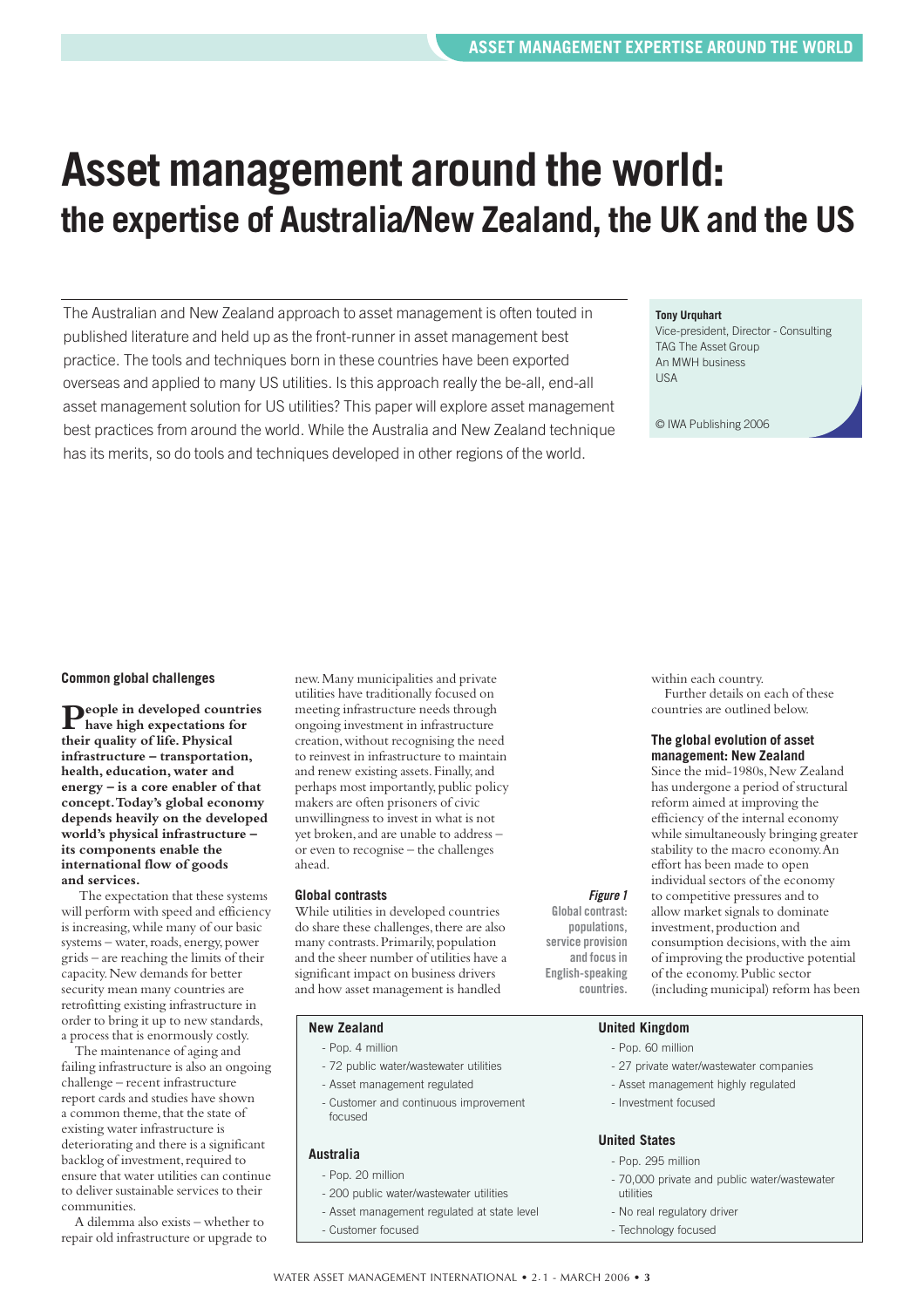aimed at both reducing the role of government in the provision of goods and services,and improving the efficiency of the public sector.

Reforms over the last decade include:

- legislative reform,requiring transparent and prudent financial management and long-term financial planning by municipalities. A legislative requirement was passed for municipalities to adopt accrual accounting techniques, to include infrastructure assets in financial statements, and to recognise and fund depreciation of these assets to allow for future renewals and replacements.
- infrastructure age and decay,leading to failures and a heightened awareness of the implications and cost of failure, has caused the replacement and maintenance of assets to take up a growing proportion of municipal expenditure.
- a requirement for municipalities to move from 'protective' to 'competitive' practices, which has led to 'non-core' activities being outsourced to the private sector. Municipalities are required to produce and adopt an 'asset management improvement plan'that outlines the timeframe and physical and financial resources required to improve asset management practices.

As a result of the state of development, complexity and variety of asset management practices,and the diversity of people and organisations involved in implementation, municipalities developed an industrywide approach to these issues.

In New Zealand, the Association of Local Government Engineers New Zealand (ALGENZ,who initiated the formation of the National Asset Management Steering [NAM] group) spearheaded this response.The NAMS group,comprising representatives from both government and industry agencies and associations,was formed to develop and promote infrastructure asset management practices,policies and systems in New Zealand.This is an autonomous group,and its activities are funded by contributions from its member organisations, sales of asset management manuals and subscriptions to training seminars.

Key initiatives undertaken include:

- development of the New Zealand infrastructure asset management manual,which provides municipalities with a comprehensive framework for complying with legislative asset management requirements.
- development and delivery of an intensive series of training workshops aimed at developing support

and enthusiasm for asset management, introducing participants to the key principles and concepts and assisting in the development of appropriate implementation strategies.

● the use of common decision-making and management tools (such as infrastructure management software systems) to aid municipalities in developing asset inventories, recording physical and financial information, preparing valuations, predictive modelling and economic analysis.

This national industry approach has enabled New Zealand municipalities to make rapid advances in improving asset management practices,and has provided the resources for the industry to draw on best practices in municipal asset management from throughout the world.

#### **The global evolution of asset management: Australia**

While Australia has not undertaken economic reforms to the extent that New Zealand has, both federal and state governments have implemented strategies to secure gains in efficiency and productivity.Australia has also sought to increase economic efficiency through programmes of commercialisation and privatisation, which has affected utilities and transportation.

As in New Zealand, these reforms are being implemented against a background of increased community expectations as to the quality and extent of services provided by federal, state and local governments.In Australia,the asset management concept was tied into municipalities byAustralian Accounting Standard 27 (AAS27) 'Financial reporting by local government',which requires infrastructure assets to be accounted for and included in financial statements.

The regulatory environment in which municipalities and utilities operate varies from state to state, but there has been a focus on regulating the prices of utility services.This has led to utilities developing more robust asset management practices and detailed asset management plans,to support pricing audits undertaken by government regulators.

Australia's industry-wide approach to asset management has been driven mostly by municipal managers and the Institute of Public Works Engineers Australia (IPWEA),which has undertaken the development of an Australian infrastructure asset management manual (on which the New Zealand manual was based). However, these activities have not been implemented to the same extent as in New Zealand due to the differing regulatory frameworks between states, and a lack of explicit requirements for producing long-term asset management plans.

More recently the IPWEA and ALGENZ have agreed to prepare an international infrastructure asset management manual,which incorporates current international asset management practices.

Australian municipalities and utilities are progressively improving their asset management approach but lack the national coordinated approach of New Zealand. However, state level regulators are progressively introducing more robust asset management planning requirements and practices to support pricing regulation.

#### **The global evolution of asset management: United Kingdom**

In the UK, the leading asset management practices have come from an industry that has been privatised since 1989 and is now heavily regulated.These private water companies are required to manage their capital programmes on a five-year cycle known as an Asset Management Plan or AMP.These strategic asset management plans (which outline the investments required to meet service obligations) are submitted to the Office of the Water Regulator (Ofwat) for audit purposes.This requirement has driven water companies to develop robust business cases for future expenditure and led to the development of a more comprehensive asset management approach.

The UK's long experience in a regulated asset management planning environment has led to the development of sophisticated analytical tools and techniques for forecasting and planning infrastructure investments.Relating this to the asset management model outlined earlier, UK utilities could be viewed as leading in the area of asset capabilities, having robust and highly developed techniques for assessing condition and performance and producing sophisticated long-term expenditure forecasts.

Many of the asset planning methodologies currently used in Australia and New Zealand are based on practices developed in the UK water industry.

#### **The global evolution of asset management: United States**

In the US, the Government Accounting Standards Board (GASB) has introduced rigorous accounting standards for improved asset management.The standards require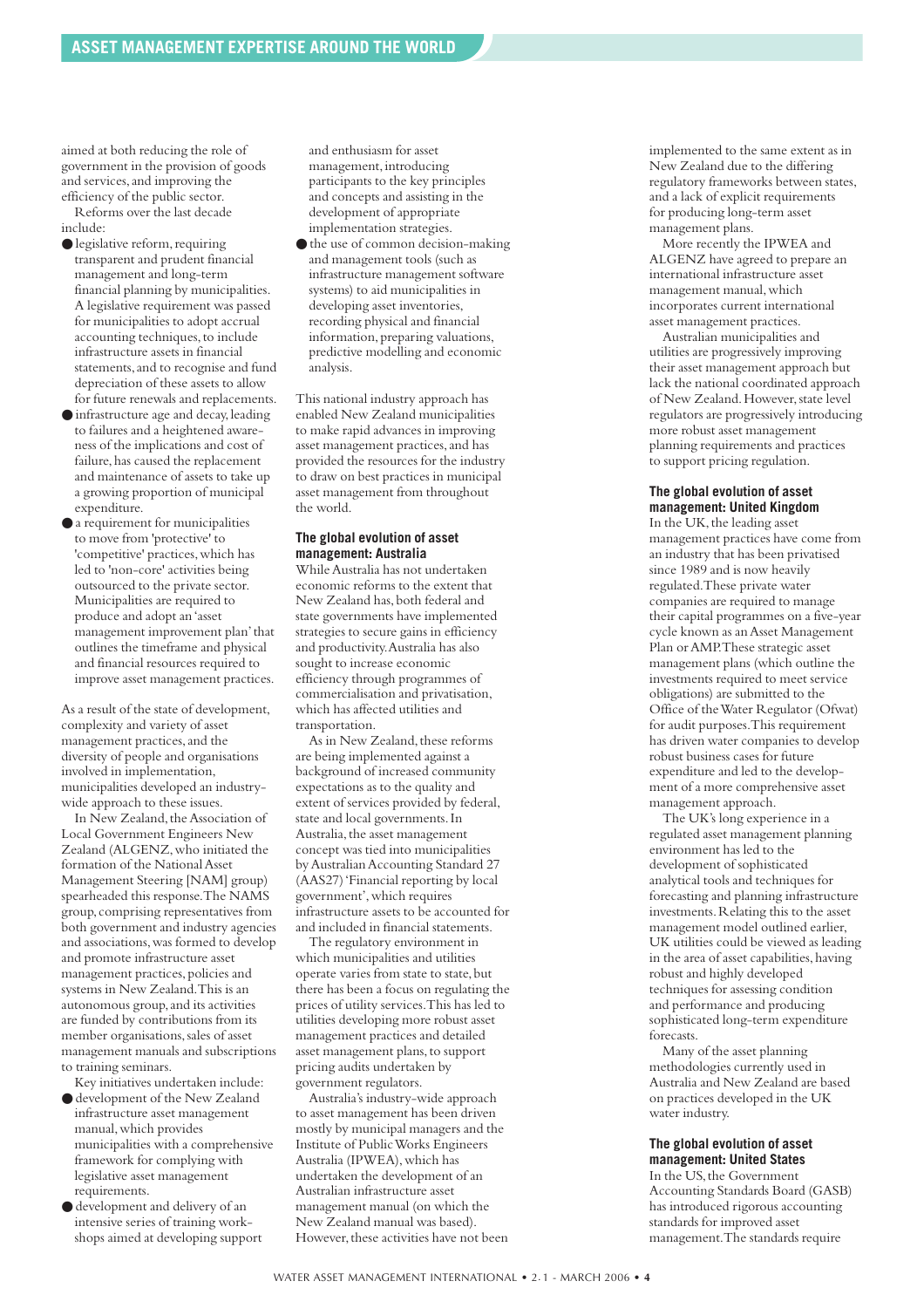municipalities to value and calculate depreciation for assets via the depreciation method or modified approach,but most municipalities and utilities have chosen the depreciation method,which does not provide a better understanding of future infrastructure requirements.

The American Public Works Association (APWA) formed a subcommittee to define asset management and oversee its development and application in the public works field,a similar body to the NAMS group and IPWEA in New Zealand and Australia.

In 2002, the Water Environment Research Federation (WERF) and the Environmental Protection Agency (EPA) held a forum in Washington,DC to identify and prioritise an asset management research agenda for the US that resulted in a prioritised list of research projects, some of which are currently under way.These include projects such as the AMPLE (Asset Management Program Learning Environment) web portal project, and a condition assessment protocols project.

More recently, the EPA has taken a lead role promoting the asset management concept in the water sector and has held a number of workshops in the US aimed at promoting the concept of asset management in the water industry and hosted a collaborative working session on asset management. A key outcome of this session was the formation of the National Asset Management Steering (NAMS) council,with an objective of advancing asset management in the US.

Research and development of asset management concepts in the US is limited although some municipalities have developed advanced capabilities in specific areas such as business process,information technology and data management.However there is little evidence of an overall asset management framework, as in Australia and New Zealand,or an investmentplanning regime as in the UK.

This can be partially attributed to the size and complexity of the water industry in the US,where it is commonly reported that there are 54,000 independent community wastewater systems and 16,000 wastewater systems.Compare this with 10 water and wastewater companies and 17 water only companies in the UK, 72 municipal-owned utilities in New Zealand,and approximately 200 in Australia.

While the US lacks an overall asset management framework, some municipalities have developed advanced capabilities in specific areas such as business process, information technology and data management as

mentioned above.Much of the information technology used by leading utilities worldwide is developed in the US.One of the key enablers of modern asset management is recent advances in technology that have enabled vast amounts of asset data to be analysed in ways that were impossible 10 to 20 years ago.

An example of a leading US utility is the city of Fort Worth.Fort Worth provides water and wastewater services to 510,000 retail and 29 wholesale customers in 29 communities through 4000 miles of water distribution and 3700 miles of sewer collection infrastructure.The city needed a strategy for asset lifecycle management, asset data management,IT systems integration,and a system for managing its \$200 million annual investment in capital infrastructure projects.

The city has implemented several business processes and integrated IT systems to support asset management. The IT solutions enable it to manage assets from a cost, failure, and operations perspective, which was not possible with previous systems. The city has also implemented a capital programme management system (CPMS) to improve the performance of its capital improvement programme (CIP).The city's CPMS provides an integrated set of tools for managing capital projects from inception to completion.The system automates and standardises the city's specific business processes,provides real-time project cost visibility, helps manage funding sources,and tracks performance both within and across projects.

#### **A model for asset management**

Before summarising the strengths and weaknesses of asset management in each geographical area, it is useful to review a model that illustrates the key components of successful asset management.The model shown below breaks asset management in three components as follows:

- developing vision and strategic direction (business drivers and service levels)
- physical asset investment strategy (managing asset capabilities)
- business process,information technology and data management (managing business capabilities)

#### **Business drivers and service levels define vision and strategic direction**

Business drivers define the environment and constraints under which a utility operates and influence how service levels are defined and achieved.Examples include regulatory requirements, population growth, and political influences.

Service levels are the performance goals of the utility.Response times, number and duration service outages, and non-permitted discharges are examples of service levels. Business drivers and service levels are analysed, addressing both asset-specific measures (such as sewer overflows),and common business drivers such as regulatory compliance, customer, and stakeholder demands,and financial performance.

The definition of business drivers and service levels forms the vision that sets direction for future planning strategies.This is the area of asset management where Australian and New Zealand utilities lead the rest of the world.Asset management in Australia and New Zealand has a very strong emphasis on delivery of service to customers and definition of associated service levels that explicitly define the effectiveness of service provided to customers.The emphasis in Australian and New Zealand utilities is on publicly reporting service performance to customers and stakeholders.

#### **Business and asset capabilities enable achievement of vision**

With service level objectives in place. the utilities can then focus on assessing both the business and asset capabilities

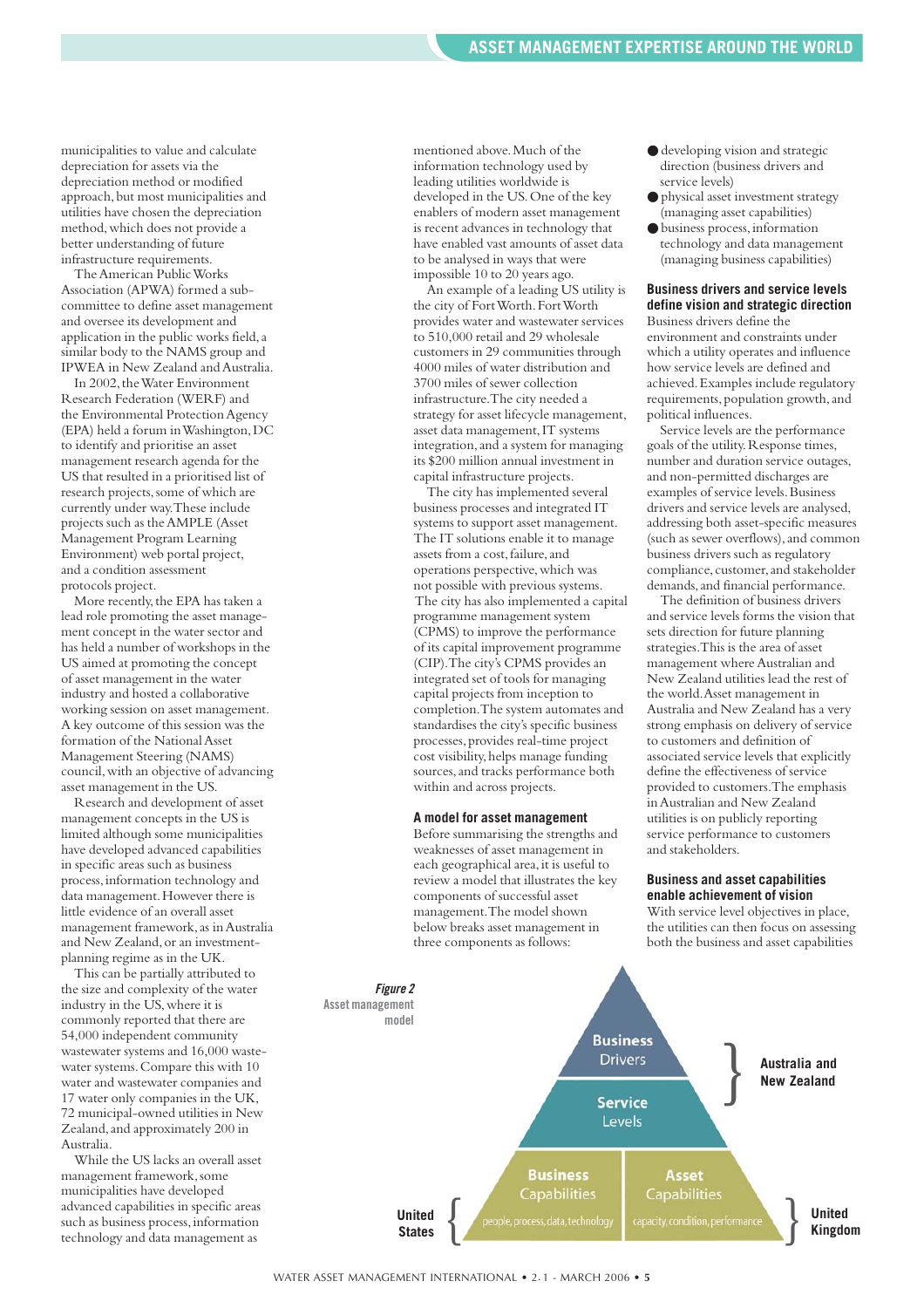that are required to achieve service goals.

Business capabilities – people, processes,data,and information technology – form the foundation of successful asset management programmes.Being able to achieve service level objectives means having the right information, tools and processes for making decisions and undertaking work.It also means having organisational roles and responsibilities defined to achieve programme objectives.This is the area of asset management where US utilities lead the rest of the world.While utilities in the US lack a consistent asset management planning framework, investment in business capabilities, and in particular information technology, has developed powerful tools that enable sophisticated asset management.

Asset capabilities are the asset characteristics (asset condition, capacity,and performance) required to achieve service level targets.By aligning its infrastructure investments with its service level goals, utilities can gain a clear picture of how to best invest its limited capital and O&M dollars.This is the area of asset management where UK utilities lead the rest of the world. Regulation of water utilities has driven a robust

investment-planning framework that forms the basis of UK utilities rate cases.

#### **Summary and conclusion**

The tools and techniques documented in Australia/New Zealand have been exported overseas and applied to many US utilities.Australia and New Zealand have done an outstanding job in bringing best practice from other parts of the world (in particular the UK) and assembling this into an over-arching strategic asset management framework. The UK water industry is a clear leader in asset analysis and investment planning due to a long history of economic regulation of the water industry.The relatively small number, and large size, of utilities has assisted in the development of sophisticated investment optimisation techniques. While the US lacks an overall asset management framework,some municipalities have developed advanced capabilities in specific areas such as business process, information technology and data management as shown in Fort Worth. Much of the information technology used by leading utilities worldwide is developed in the US,and many US utilities embark on asset management in an attempt to better leverage

technology investments. In summary:

- asset management is a global issue that needs a global response
- best practice asset management comes from across the globe,and different drivers have created different approaches, that when coordinated and integrated can provide powerful solutions to asset management problems.
- the sheer size and complexity of the US water and wastewater industry means that implementing a common asset management approach is a significant task that will take time and resources.Many US utilities embark on asset management to gain more value from their investment in technology
- formation of a Global Asset Management Institute aimed at sharing knowledge and expertise amongst AM professionals (consultants,utilities and researchers) may be the next step.While the steering groups and councils established go some way to promoting the AM concept at the utility level,we need a global organisation with a focus on sharing best practice techniques to ensure we can live up to the promise of delivering asset management-based solutions.●



**Water Utility Management International is a new publication focusing on the needs and interests of senior water utility managers. The aim of this publication is to provide those heading water and wastewater utilities with an international reference point on the strategic issues affecting their organisations. Water Utility Management International will also be of value to consultants and others following developments in this area.**

**Presented in a newsletter format, Water Utility Management International will contain news, interviews, and in-depth briefings on topical issues. Other articles will take an executive briefing approach or be based on landmark case studies. Regular themes for articles will include financing, investment, regulation and personnel matters. There will also be a central theme of achieving efficiency in water utilities, encompassing topics such as benchmarking, billing, tariffs, IT and service standards.**

#### **Subscriptions**

Water Utility Management International is published four times a year (March, June, September, December) by IWA Publishing and is available as either a print or an online subscription.

Free sample copy of December 2005 issue available on IWA Publishing website.

2006 price (4 issues): £165 / €249 / \$329 (IWA members: £150 / €225 / \$299)

Contact: Portland Customer Services, Commerce Way, Colchester, CO2 8HP, UK Fax: +44 (0)1206 79331. Email: sales@portlandpress.com



ISSN (print): 1747-7751 ISSN (online): 1747-776X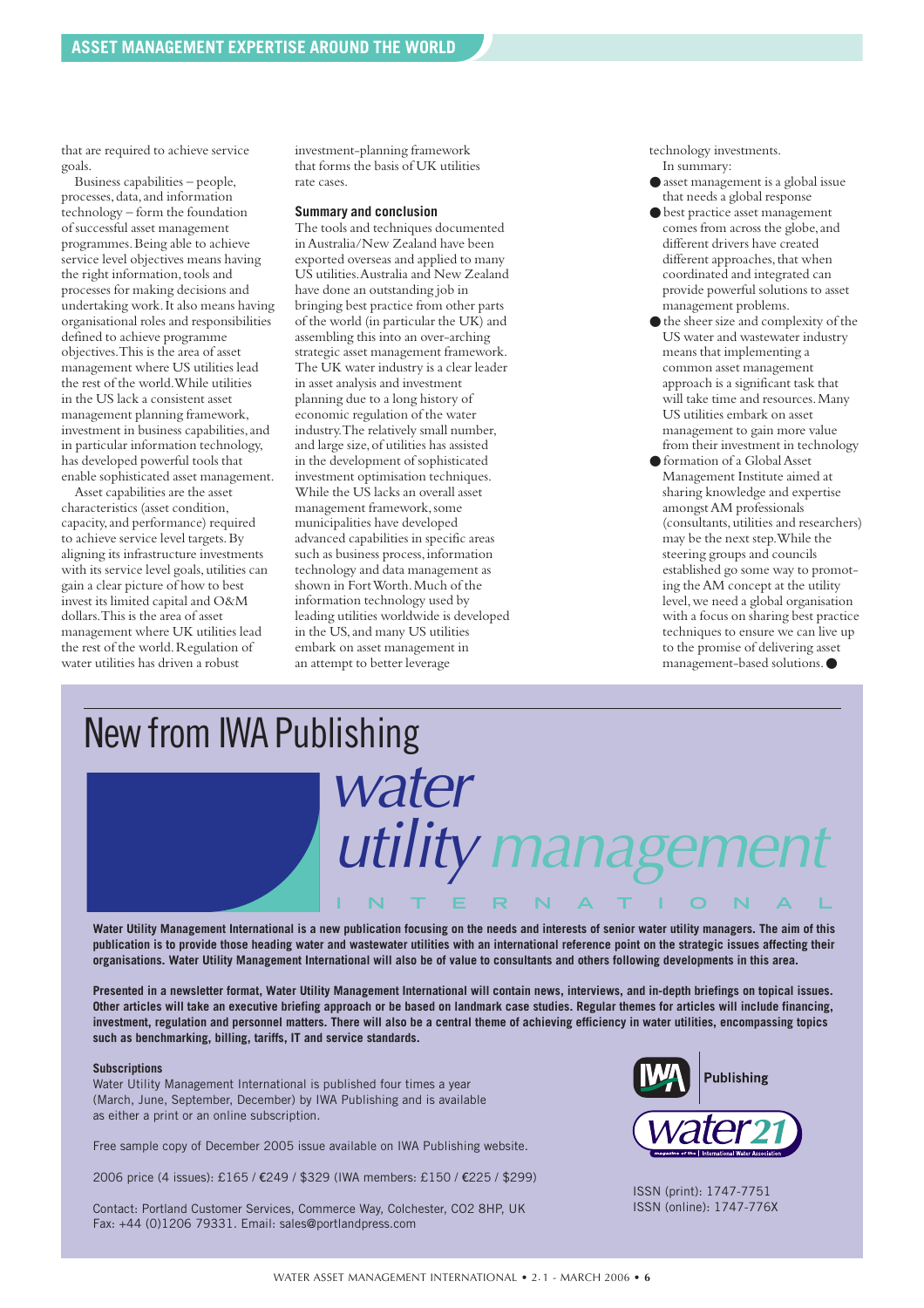# <span id="page-6-0"></span>**The AMPLE Tool: Asset Management Program Learning Environment**

Modern water asset management requires new and sophisticated tools for effective operation. This paper records how the lessons we have learnt from around the world in asset management over the last twenty years through accumulated knowledge from traditional learning systems have been applied into a web based program-learning environment.

By researching and really understanding the key success factors for cost effective and sustainable asset management improvements across infrastructure rich businesses in both the private and public sectors, the authors hope to be able to show that by web enabling this information, we now have a powerful on line encyclopaedia of asset management knowledge.

This paper answers the two questions asked by asset managers, owners and stakeholders around the world:

- i) How can we drive logical, sustainable, cost effective asset management across the organisation to derive the benefits available through advanced asset management techniques?
- ii) How do we achieve best value asset service delivery at the lowest sustainable triple bottom line cost for present and future generations of customers and stakeholders?

By working with clients, and users the ideas formed into a product now known as AMPLE – the asset management program learning environment. This paper describes this product and the way it assists clients to answer the above questions and bed down the results in their work practices, attitudes and culture.

#### **The strategic context**

**We have been successfully building and operating water assets for generations. Quite naturally, the water sector has shifted from being oriented toward building and operating assets to focusing more on successful long-term (sustainable) management of assets.**

As this transition has evolved it has brought promising new approaches in systems monitoring capabilities, information handling and the maturing of decision support systems. The new tools and techniques are very timely in that they allow us to think about choices in more sophisticated ways;to better understand condition, to better predict failures, to consider consequences and to make better informed decisions about optimal strategies for meeting our service objectives.

The evolving asset management processes are good at guiding decisions

about the most effective mix of maintenance, repair, renewal or replacement of components within the systems.These are the decision processes central to effectively managing mature water utilities.The efforts to improve service and control costs are an integral part of any forward-looking utility's organisational culture.

Successful strategies demand that these new approaches be applied broadly to the hundreds of decisions made within a utility to ensure that the whole portfolio of assets performs as required.These new techniques must ultimately become second nature, every day,to the thousands upon thousands of people who labour in the trenches of the water and wastewater profession.Change must be fostered in the management culture of many water businesses.The desire to coordinate, collaborate and facilitate the transfer of knowledge about these emerging practices has taken hold in the water sector.

#### **Steve Allbee**

Project Director - Funding Gap Analysis US Environmental Protection Agency USA

#### **Roger Byrne**

Asset Management Group International Manager GHD USA

#### **Duncan Rose**

Vice President A.M. Operations GHD USA

#### **Andrew Sneesby**

Principal Consultant, A.M. Group GHD USA

#### **Doug Stewart**

Asset Management Manager Orange County Sanitation District USA

© IWA Publishing 2006

Underpinning this feature is the understanding that there is a common framework that applies to strategically managing water assets,or for that matter,any infrastructure assets.This article explores how a web-based knowledge management support system can play a large role in supporting our learning and growth requirements and in helping us to collaboratively build on each other's experiences and effectively share critical information.

At this time, web-based applications are up and running in Australia and in the US.The lessons learnt from around the world about asset management processes and practices have been recorded and structured to provide the content of the Asset Management Program Learning Environment (AMPLE).

The critical next juncture is taking up the question of how we effectively collaborate in furthering this way of sharing knowledge.If we can solve the challenge of industry-wide and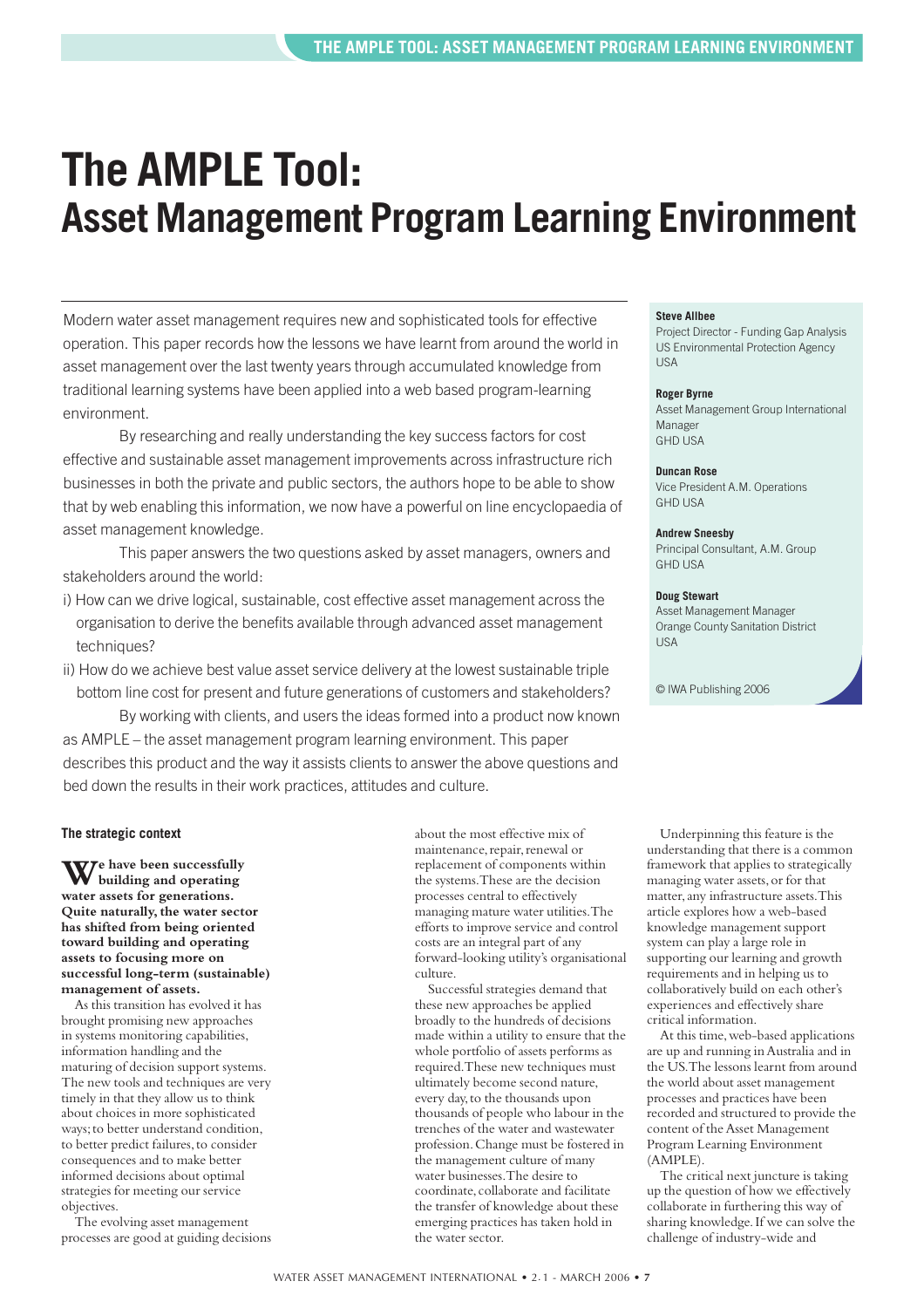worldwide involvement, the potential to build upon and further expand AMPLE is without parallel in its prospects for enhancing knowledge acquisition and transfer across several infrastructure sectors.The authors hope to be able to show that by web enabling this information we now have a powerful on-line encyclopaedia of asset management knowledge.Our objective in presenting AMPLE is to help:

- drive asset management improvements across entire enterprises,including diverse business units such as those found in the large utilities and municipalities
- allow the cost effective training of staff at various levels in all aspects of advanced life cycle infrastructure asset management
- permit tailoring to suit individual organisations and their key divisions
- facilitate a roll up of information and strategies across the whole of enterprise, and for that matter across a whole state or nation.

Underpinning the development of AMPLE is an awareness amongst professionals and leaders in the water sector that the pursuit of excellence in the management of assets requires that we improve upon and modernise the way in which essential information can be broadly accessed, readily explored, shared, and easily updated to reflect new knowledge.

The AMPLE tool itself resulted from a series of commissions with portfolio managers ranging from the Brisbane city council, to whole-of-government asset management systems for the Australian state governments of Queensland and the Northern Territory, to more recently, the Water Environment Research Foundation (WERF) in its asset management knowledge tool known as the Sustainable Infrastructure Management Program Learning Environment (SIMPLE).

#### **Background**

During the previous 15 years,many of us in the asset management fellowship have focused our thinking and energies on better understanding what has been successful in implementing advanced asset management.As a result of these learning experiences,we have come to identify a series of critical areas that are preconditions to improvement:

- $\bullet$  developing a repeatable quality framework assessment process that allows asset owners and operators to really know whether they were improving or not and to decide to what level they should improve;
- building a methodology that enables an enterprise to tailor its process to

meet its needs and determine a level of 'best appropriate practice'that is cost effective for it;

- driving logical and cost effective AM improvements to match available resources,so as to spend scarce resources on what really matters (better focus);
- ensuring that the improvements are sustainable through the adoption of sound cultural change management processes for both the organisation and individual staff and work groups;
- increasing awareness and training staff,managers and elected officials with adequate skills to ensure full ownership and accountability;
- enabling the application of Total Quality Management,ISO accreditation, balanced scorecards and continuous improvement techniques to these future activities.

#### **The Guiding Principles and Mechanics of AMPLE**

AMPLE is a web-enabled knowledge management system that helps organisations and their staffs gain an understanding of:

- the principles of life cycle asset management, from basic to advanced infrastructure asset management (IAM),in a step-by-step process at three levels ranging from novice to sophisticate;
- the essential components of a state of the art asset management improvement programme;
- enough 'how to do it'information to enable users to drive their individual improvement programmes.

AMPLE has been developed to allow asset managers with varying degrees of experience to progress their thinking. It encourages the user to methodically flesh out the required skills.By completing a simple questionnaire the user can enter the system at a level where the information is most relevant for them.The guidelines are tailored to accommodate the current proficiency of the individuals;as users become more knowledgeable, they are able to drill down to more complex material. This approach allows user organisations to drive their asset management improvement programmes by tailoring their activities to suit their organisation,rather than trying to make one model fit all organisations. The basic businesses may be the same, or similar to others,(for instance, water/utility) but the assets (the position in their life cycle and performance),and the political environment, regulatory framework, and the consequences of failure are likely to be vastly be different.

The user can dig down to greater

detail through a traditional tree structure menu, through a life cycle process or through the 'quality elements'.AMPLE is the web-enabled catalyst for collating the world's best practice methodologies.The AMPLE Tool is made up of the following key modules:

#### *The underpinning foundation - the quality framework (TEAMQF)*

AMPLE is underpinned by an ISObased quality framework called the Total Enterprise Asset Management Quality Framework (TEAMQF).This allows the organisation to compare its performance in each aspect or function of the asset life cycle by:

- monitoring progress and improvements
- benchmarking their input processes
- identifying and developing the most cost effective improvement projects
- incorporating training modules that match to specific assets and levels of sophistication
- adding or linking to specialist tools to assist in decision making
- adding case studies to demonstrate the benefits of making these changes and improvements
- helping organisations acquire ISO accreditation.

Under the primary element of life cycle processes and practices there are two distinct spheres.The processes needed to manage infrastructure life cycles are generic.We manage the life cycle of a road,sewer and piece of electrical equipment the same way,but we apply vastly different practices to these life cycle functions,for example, condition assessment techniques.

#### *Best practice life cycle processes*

Figure 1 shows the life cycle processes or the journey of an asset throughout its lifecycle.AMPLE enables the user to link to a series of 'best practice guidelines',which explain processes in a step-by-step manner, up to the level of world's best practice.Each organisation can use these guidelines to drive asset management to a 'best appropriate practice'(BAP) for their organisation and their entire asset portfolio.

#### *Industry and asset-related practices*

AMPLE conveys organised information on best appropriate practice for carrying out an activity to suit the type of industry / use and the assets involved, such as condition assessment practices for flexible asphalt pavements or a concrete gravity sewer. Again, the information is built on a step-by-step approach to foster practices that are applied only when required or economically justified.A series of related asset practices are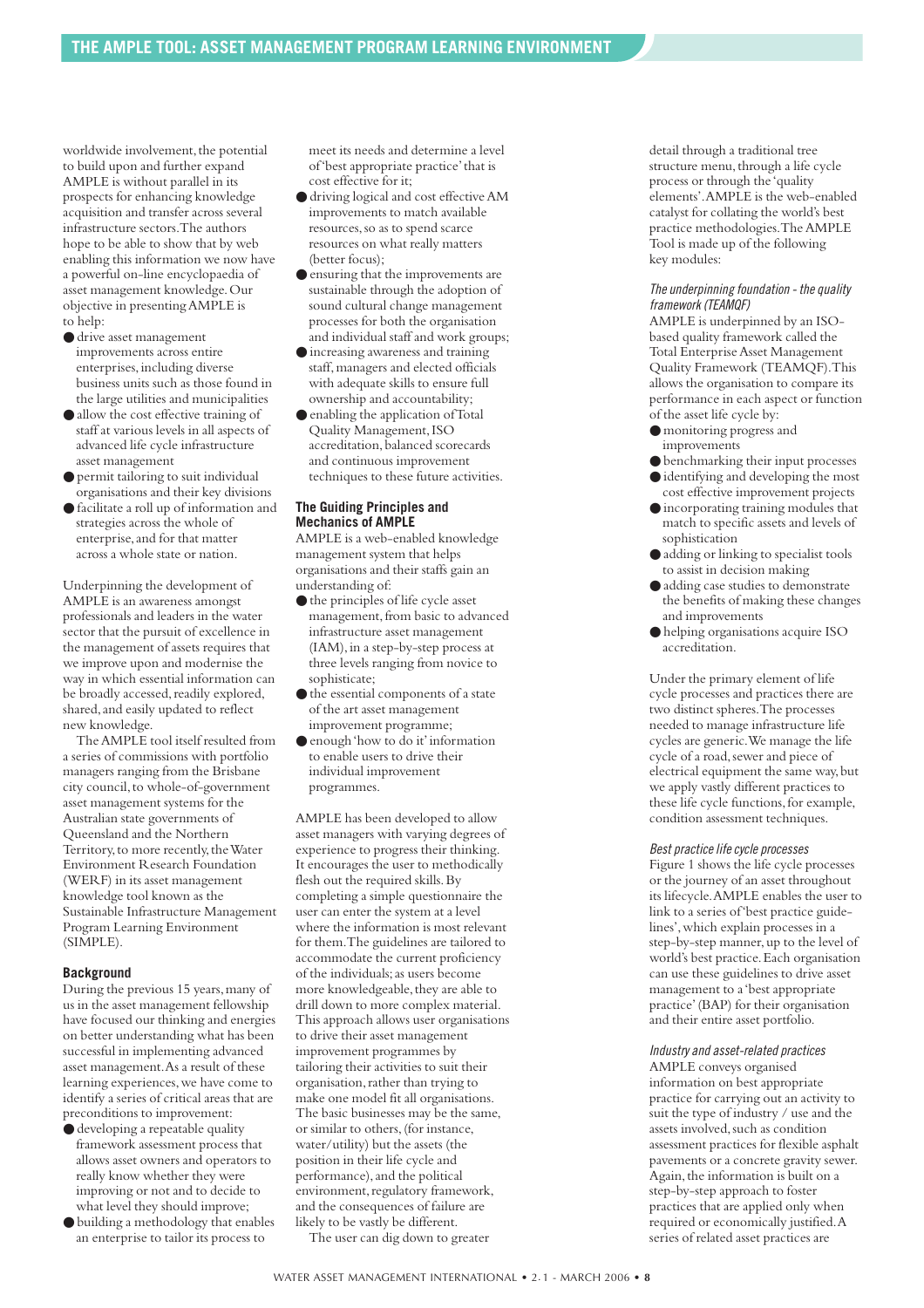included in the searchable source material.These include:

- Asset data standards
- $\bullet$  condition assessment techniques ● valuation and costing techniques
- (replacement) ● levels of service and performance
- indicators
- maintenance practices
- renewal/rehabilitation options
- failure modes ● causes of failure
- 
- consequences of failure.

The tool allows users to understand the generic life cycle processes involved and then link to the actual practices best suited to the individual asset type.By matching these processes to improved data quality and timeliness, the idea is to raise confidence that the best decisions are being made.It helps validate for staff, management, elected officials, and other stakeholders that the investment decisions in operations, maintenance and capital are the very best that can be made.

#### **The Application of Gap Analysis tools**

Central to the TEAMQF approach is the ability to determine the effectiveness of an organisation's management practices by identifying the distance between the current state or the 'as is'– and the desired state – the 'to be'for future sustainable business operations.The Gap tool identifies the actual improvements that need to be made to processes, practices, data, information systems, asset management plans, people and organisation issues,asset management plans and the commercial services delivery tactics,to give our stake-holders the best value sustainable service.

The Gap Analysis tool can be administered at three levels of sophistication.

#### *Level 1*

The Level 1 assessment tool is a comprehensive multiple-choice questionnaire.The input data is compared with that of similar organisations and best appropriate practices,and reported graphically. A short text report and a detailed list of targeted and prioritised improvement projects accompany this benchmarked comparison.This tool assesses the 23 secondary quality elements and reports at the primary level.

#### *Level 2*

This tool expands on the information requirements of the Level 1 tool, broadening the questions under each of the quality elements from around 150 to over 500.This increases the level of confidence and the detail of the reporting analysis.The generic processes of Level 1,which apply to all industry sectors,contain the same material content,whereas the Level 2 industry related practices drill down to specific questions.This process requires a hands-on approach through a series of workshops to identify all the key issues flowing from the primary, secondary and tertiary levels of the quality framework.This tool assesses at the tertiary element level and reports at the secondary element level.

#### *Level 3*

The Level 3 tool takes the Level 2 tool to higher confidence levels.It involves a high level interview and analysis process to determine the current state of the organisation.This gap process can take up to 15 weeks to complete and requires a series of facilitated training workshops with all asset management staff,executive management and elected members to provide the sense of ownership that facilitates follow-through on the improvements.This tool assesses at the quaternary level and reports on 165 tertiary quality element levels. This suite of Gap Analysis tools allows

users to:

- identify world's best practice (WBP) by links to the quality framework and the guidelines
- identify and agree with the current practice, the current quality rating (CQR)
- observe how similar businesses perform,and benchmark themselves against them
- decide on a best appropriate practice (BAP) level that suits the organisation and forms their future improvement target
- identify all the improvement tasks and projects that will need to be completed to close the gap.

#### *Figure 1*

**Life cycle processes of an asset.**

#### **Understanding the benefit – the Benefits module**

The outcome from any of the three levels of the gap analysis is a list of the areas of greatest priority for an improvement programme that is specifically designed to close the identified gaps.The benefits module enables the user to determine the benefit that will be achieved by accessing the experience of others who have made these improvements.

The major areas of benefit assessment include:

- understanding the full economic cost of infrastructure service delivery
- quantifying the real depreciation or consumption of assets, based on the cost of their life extension or renewal
- focusing the analysis on the whole of life cycle costs,including allowances for environmental and social impacts
- disclosing the issues of intergenerational equity
- recognising future renewal liabilities and operational issues
- understanding the implications of operating on a commercial business basis with a 'user pays'funding framework.

Once we know the benefits and costs, the next step is to identify what are typically called 'quick wins',(those tasks that need to be completed early but may not represent the best benefits or costs) and then to develop the full long-term roadmap, which is an asset management improvement plan.

#### **The Asset Management Improvement Plan module**

The Asset Management Improvement Planning module identifies options that will deliver the 'best bang for the buck' while moving toward a sustainable asset management organisation.In simple terms, the enterprise will get the greatest benefit by doing the improvement projects that address the biggest gaps and where taking corrective measures will provide the

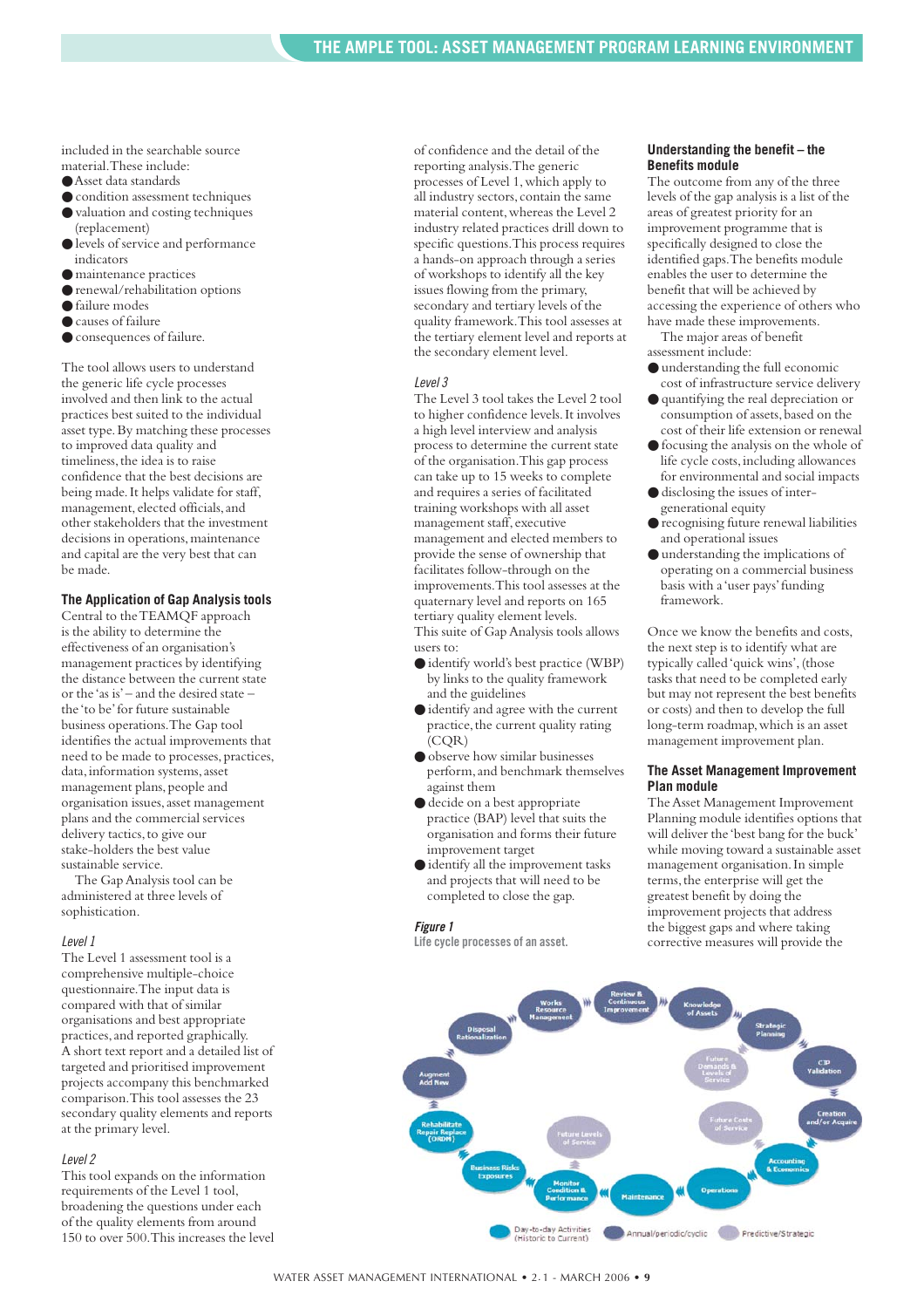highest value to the business.

The module provides a vision,a full 'roadmap'for the ultimate journey, with the users and enterprise controlling how far, how fast and how much to spend.As we get further down the path,we learn more about our organisation and our assets (perpetual discovery),and we can adapt our approaches as our understanding matures.

#### **The Effective (Sustainable) Implementation module**

The Effective Implementation module covers all the issues that ensure successful implementation, including planning, cultural change and people (staff) and organisational issues.The ISO aspects of the tool, its repeatability and the way it is all tied together to achieve logical and justified improvements in AM across the entire enterprise,are its unique strengths. Because the transition to advanced asset management is really a change management process,AMPLE is designed to ensure that individual staff and organisational change issues are fully addressed and supported.

#### **The learning environment – the training modules**

Infrastructure-rich organisations, utilities and municipal businesses around the world have identified staff skills and training as a key risk.There is little formal advanced infrastructure asset management training available. The training or learning environment modules enable staff at all levels in the asset management programme to learn using a web-based curriculum.This learning avenue can be combined with the courses available in many of the elements of an asset's life cycle (such as maintenance and risk) and those directed at a specific industry or asset type.

The rate of change in new techniques and new technology means that organisations are in a continual state of change and this will place huge demands on training and mentoring. The training needs must also be linked to our roles and responsibilities and cover junior staff or apprentices right up through trades and supervisors to the professional engineers,accountants and other specialists through postgraduate degrees in this specialist area.

Effective change management is dependent on our ability to introduce new approaches and techniques and teach these to the staff responsible for those functions and assets.It drives the success of change and therefore the benefits that are derived.The opportunity exists to develop and deliver a comprehensive asset

management training environment at a state level,national level and even globally. Like all parts of the tool, the training programmes use the step-bystep techniques to ensure that trainees get to understand the best way to complete improved AM practices with the scarce resources available to them.

With the AMPLE tool it will be possible to build a set of eLearning courses that would be at the forefront of developments in this learning environment.Delivery modes could be primarily through eLearning and distance education for individuals, but also through face-to-face training for corporate groups and individuals as part of their continuing education, right up to postgraduate degrees and even doctorates.AMPLE provides a common framework to build upon the concept of an eLearning environment.

#### **Conclusions**

The world of infrastructure asset management (IAM) has advanced significantly over the last two decades. There have been many projects and activities that have driven the practices from an art towards a real science. However, the picture is still far from complete and there is much more that can be done.Too many times we have seen great efforts and tremendous resources not used as efficiently as they could have been because getting all the pieces of the puzzle in order proved to be too complicated.Infrastructure asset management is not easy,but it is vital to the future of our communities and their standards of living.

The current model of AMPLE provides a tremendous building block, a great vision for the future and offers incredible opportunities for infrastructure owners, managers, staff, regulators,users/ratepayers and politicians.In the end,getting better is all about improving the decision processes and the quality of information used to inform choices. AMPLE is a major step along this pathway toward more organised knowledge and improved ability to effectively share this knowledge. ●

#### **References**

This paper is the second in a trilogy of papers relating to improving infrastructure asset management around the world including: *Lessons learned in infrastructure asset management – world wide.IPWEA conference,Adelaide May 2005* 

*The AMPLE tool suite – a response to the lessons learned in AM.Ingenium conference,Rotorua New Zealand,October 2005 (this paper)* 

*Infrastructure asset management – a global*

*AMQI Asset Management Quality International http://www.amqi.com/*

*WERF – SIMPLE project http://www.ism.com.au/WERF*

*Institute of Asset Management UK http://www.iam.org.uk/* 

*NAMS Australia is an initiative of the IPWEA http://www.ipwea.org.au/nams*

*NAMS New Zealand – the development of asset management best practice within New Zealand. http://www.ingenium.org.nz/nams*

*NAMS Council USA – the Council is just being formed to develop asset management best practice within the USA Water Industry*

*Department of Infrastructure Canada –The national guide to sustainable municipal infrastructure http://www.infrastructure.gc.ca/info/ innovation*

*WORLEY-GHD & NAMS ALGENZ & IPWEA Australia,International Infrastructure /Management manual, ALGENZ,first edition,November 2000*

*Byrne,R:The evolution of advanced asset management in Australia and New Zealand.Paper to the US General Accounting Office 2002*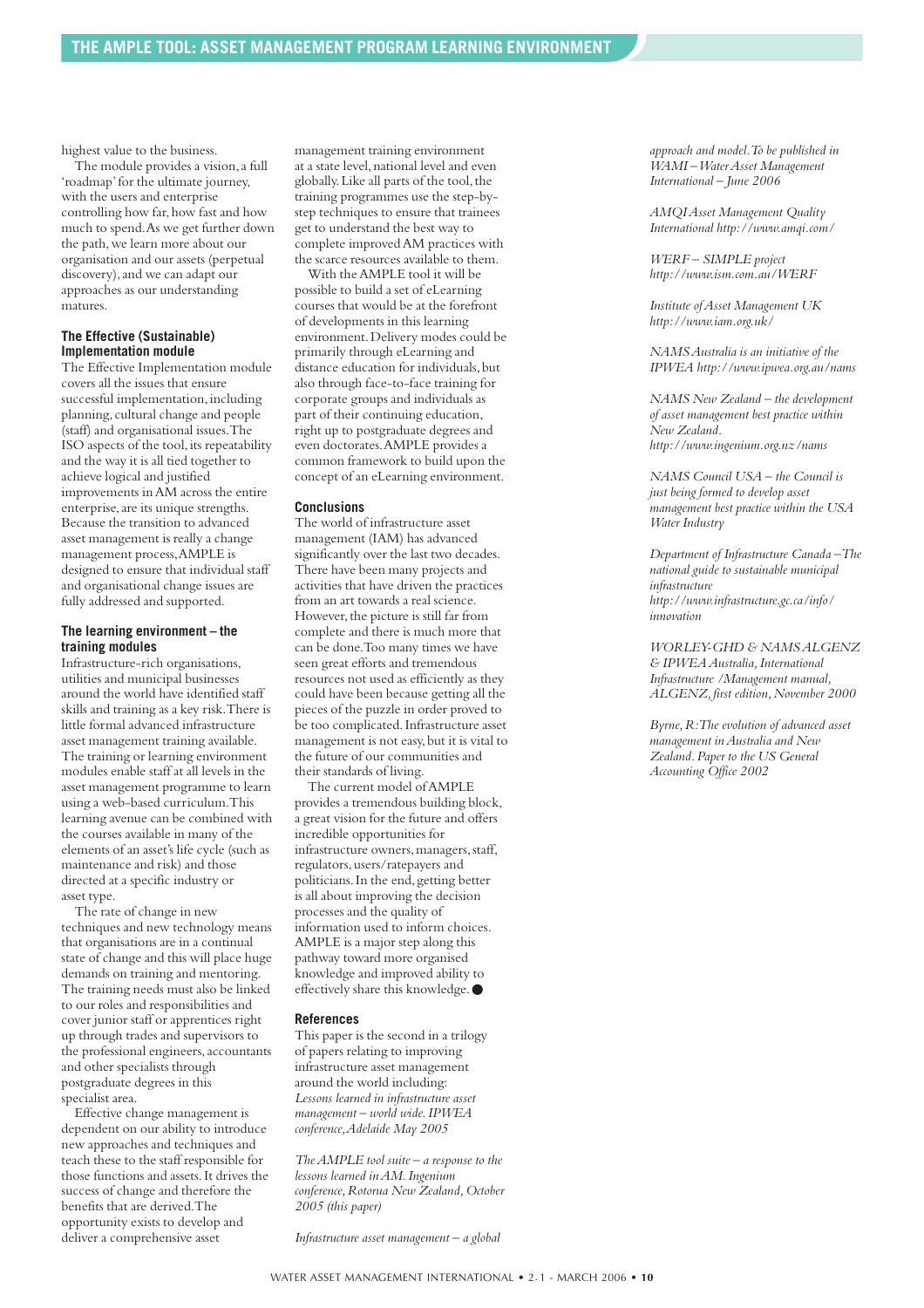# <span id="page-10-0"></span>**Benchmarking civil maintenance performances and practices in the urban water industry:**

*key perspectives and emerging challenges*

Benchmarking work undertaken by the Water Services Association of Australia (WSAA) has attracted international interest and participation. This article presents the latest process benchmarking study.

#### **I n early 2005, 17 WSAA members from Australia and New Zealand,with two water utilities from the US and Canada, embarked on a comprehensive process benchmarking study designed to measure the efficiency (cost) and effectiveness (service level) performance of and identify leading practices in a number of key Civil Maintenance activities. Table 1 shows the benchmark peer group.**

The benchmarked activities were classified into reactive, preventative and renewal (capital) Maintenance and included activities relating to water and wastewater assets and operations.Table 2 shows the 15 civil maintenance activities benchmarked.

Results of the study highlighted utilities that are leading and lagging in performance and the key drivers of such performance.Interestingly,all water utilities and the industry as a whole were presented with perspectives, insights, and challenges that were immediate and likely to last well into the long term and into the next round of civil Mmaintenance benchmarking.

#### **Project details and deliverables**

UMS, with its alliance partner GHD, were selected from a WSAA tender process to carry out the engagement, with oversight of the project conducted by a WSAA steering group of five member companies including Barwon Water, Hunter Water, South East Water, Sydney Water, and Water Corporation of Western Australia.

An important element of project delivery is that WSAA should allow all programme participants to use their benchmarked performance results in public or show them to their respective economic regulators.All data and performance output information was therefore blind coded on an activity by activity basis to ensure that no utility was able to identify the specific performance of industry peers. Examples of this output are shown in Figures 1 and 4 later in this feature.

Key project deliverables included individual utility data validation reports and teleconferences,on-site interviews (conducted over one to two days), an industry report, individual

#### **Paul Harris**

Managing Director – Asia Pacific UMS Group Australia

**Tony Saker** Director of Consulting UMS Group Australia

#### **Don Vincent**

Asset management service line leader GHD Australia

© IWA Publishing 2006

utility reports and teleconferences, including customised improvement roadmaps. The industry report covered programme approach and methodology, key industry themes and leading practices,and overall industry performance results.

The individual utility reports were focused on specific utility performance results by benchmarked activity, practice observations and areas of improvement. Improvement roadmaps were used to communicate individual improvement initiatives and contained recommended improvement actions, implementation complexity issues, key success factors, the time frame for implementation and expected cost savings.

The programme culminated in a best practice workshop that was conducted over two full days and

#### *Table 1* **Benchmark**

| Table 1<br>Benchmark<br>peer group | <b>AUSTRALIA</b>                                                                                   |                                                                                                      |                                                                  |  |  |
|------------------------------------|----------------------------------------------------------------------------------------------------|------------------------------------------------------------------------------------------------------|------------------------------------------------------------------|--|--|
|                                    | Queensland                                                                                         | Victoria                                                                                             | New South Wales /<br><b>Australian Capital Territory</b>         |  |  |
|                                    | <b>Brisbane Water</b><br><b>Gold Coast Water</b><br>Ipswich Water<br>Logan Water<br>Maroochy Water | Barwon Water<br>Central Highlands Water<br>City West Water<br>South East Water<br>Yarra Valley Water | ActewAGL<br>Gosford City Council<br>Hunter Water<br>Sydney Water |  |  |
|                                    | South Australia                                                                                    | Western Australia                                                                                    |                                                                  |  |  |
|                                    | <b>SA Water</b>                                                                                    | Water Corporation of WA                                                                              |                                                                  |  |  |
|                                    | <b>INTERNATIONAL</b>                                                                               |                                                                                                      |                                                                  |  |  |
|                                    | <b>New Zealand</b>                                                                                 | <b>United States</b>                                                                                 | Canada                                                           |  |  |
|                                    | Metrowater (Auckland)                                                                              | Seattle Public Utilities                                                                             | City of Hamilton                                                 |  |  |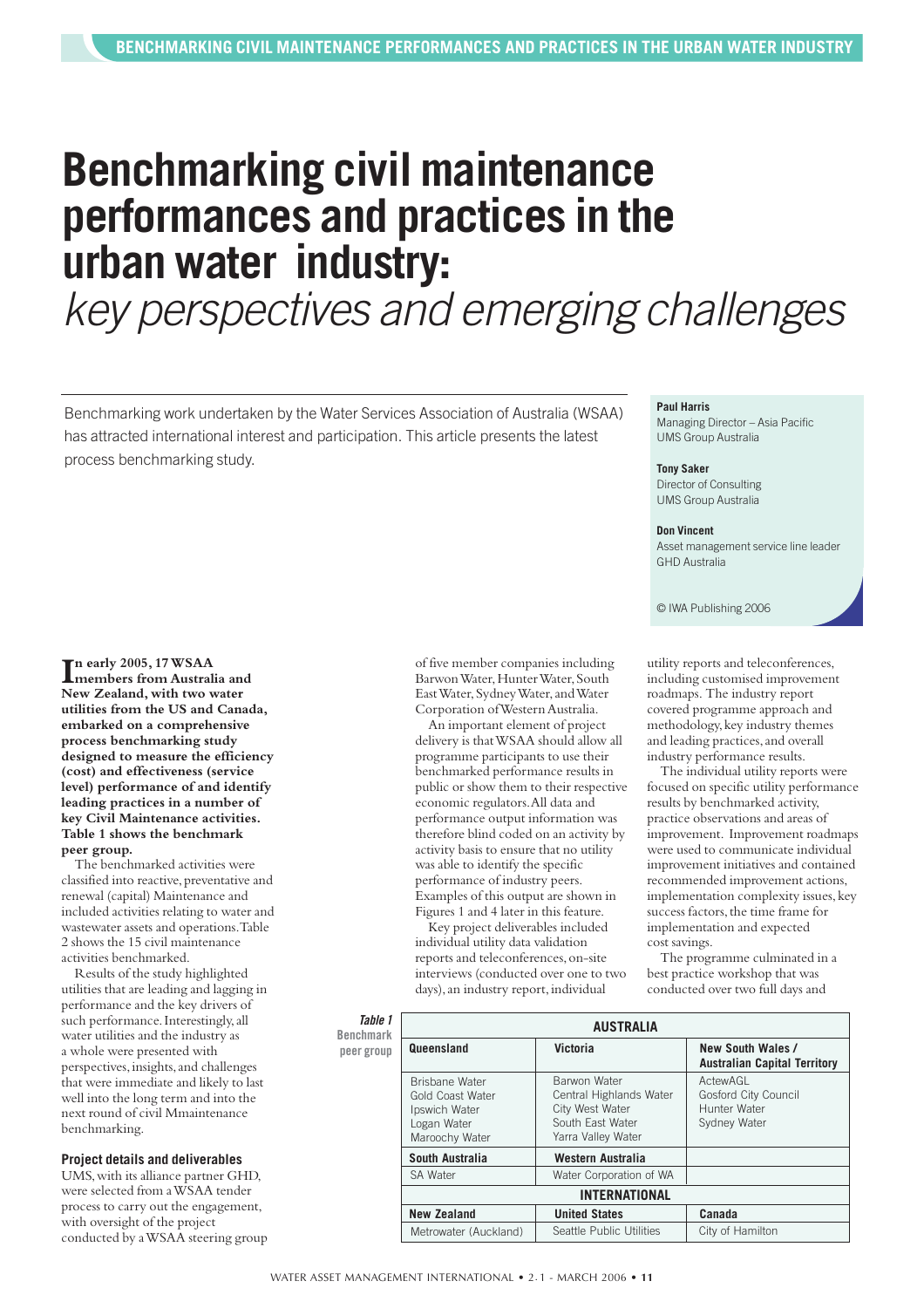| <b>Reactive</b>                                               | <b>Preventative</b> | Renewal/Capital                       |
|---------------------------------------------------------------|---------------------|---------------------------------------|
| Repair of burst water main                                    | Water main cleaning | Water main renewal                    |
| Repair of leaking water main                                  | Sewer main cleaning | Water service renewal                 |
| Repair of stop taps                                           | Wet well cleaning   | Raising/lowering<br>maintenance holes |
| Repair of water service pipes                                 |                     | Sewer relining                        |
| Clearing blockages in sewer<br>mains (no dig out required)    |                     |                                       |
| Clearing blockages in sewer<br>branches (no dig out required) |                     |                                       |
| Sewer repairs requiring dig out                               |                     |                                       |

*Table 2* **Civil maintenance activities benchmarked.**

quantify the benefits of preventative maintenance in terms of cost savings and service level impacts,and these utilities agreed that an improved understanding of the reactive versus proactive mix is important and requires development.

- Contract and resource strategy: the industry has moved to better optimising the mix between internal and external labour,and adopting high degrees of crew specialisation in order to support this strategy.In 2005,many utilities are adopting elements of alliances and partnering in order to achieve cost and service level targets, and in general are adopting new ways of working with the marketplace.
- Staffing:ageing workforces,staff recruitment and retention are emerging as major issues, which were not identified in 2000.There is a pressing need for the industry to give higher levels of attention to developing proactive and concerted strategies in dealing with ageing workforces,and attracting and retaining high calibre personnel. Developing effective knowledge management systems is also seen as important in addressing these staffing issues.
- Crew sizing: many within the industry have moved towards adopting single person crews on several reactive tasks such as hydrant repair,stop tap repair and replacement,and repair of water services. There are still some utilities with relatively large crews that are incurring high costs.
- Overtime: in 2000, overtime was identified as a problem area. In 2005,this problem still exists in some parts of the industry.Several utilities have adopted innovative strategies,including annualised salary arrangements and contractor schedules of rates for out of hours work in order to minimise these costs.

#### **Industry performance: cost and service level analysis**

Analysis of cost and service level performance highlighted key differences in the industry.A major characteristic relates to the degree of corporatisation and/or the degree of economic and environmental regulation utilities may be subjected to.In general,non-capital city and economic regulated companies tend to be relatively low cost but with mixed service levels.Council-owned utilities tended to have moderate service levels but at higher cost.Figure 1 shows the overall performance and the spread of cost and service level performance across the benchmark peer group.

provided opportunities for industry leaders to present their leading practices and technologies in civil maintenance. The best practice workshop further provided opportunities for all programme participants to liaise directly with local industry peers and global water industry thought leaders.

#### **Comparison of 2000 and 2005 civil maintenance benchmarking programmes**

A number of enhancements and changes to measures were made in 2005 compared to the 2000 study, making detailed quantitative comparisons difficult.However,from a qualitative perspective, the industry has identified and made fundamental changes in a number of key strategic and operational areas relating to civil maintenance since 2000. These include:

- Increased regulation:regulatory requirements are increasing, particularly for meeting environmental and service level standards.For utilities operating under licences, the requirements and accountabilities are becoming more stringent commensurate with increasing costs of compliance.
- $\bullet$  Asset management: the industry has improved its approach to asset management.Many utilities are now organised around the separation of asset decision-making and service delivery.
- Systems: in 2000, the application of

#### comprehensive and integrated asset management and field based systems was very much in its infancy.The industry now recognises the efficiency advantages of automated and integrated systems and is actively allocating funds to this area.

- Performance management: in 2006, many utilities better understand the drivers of their service level and cost performance, particularly those operating under increased economic and environmental regulation.
- Data management:whilst significant improvements have been made in the capture of cost and service level data in the last five years, the industry still struggles with identifying critical data requirements and conducting detailed data analysis.Some in the industry have recognised the importance of the collection, storage and retrieval of good asset condition data,and the use of this data in investment decision tools, but this remains an area of limited focus.
- Optimising the reactive and proactive maintenance mix: in 2000, there was an observation that in some areas too much preventative maintenance was being undertaken. In 2005, reductions in water main cleaning as a result of water saving measures under drought conditions, budget constraints and an inability for the industry to justify preventative programmes, has reduced the level of preventative maintenance. Many utilities across the industry do not have an assessment framework to

#### *Figure 1* **Overall cost and service level**

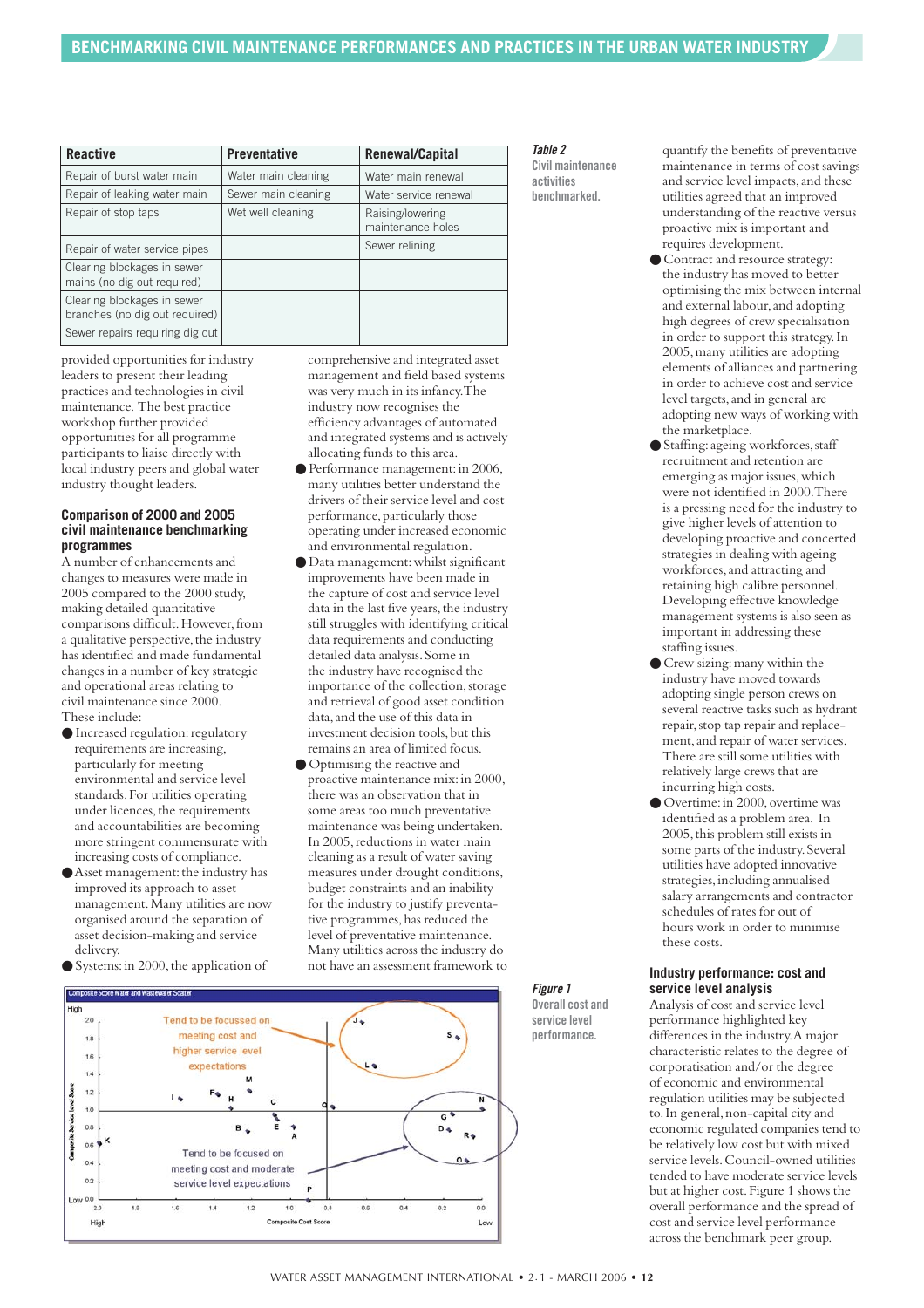In terms of quantifying cost saving opportunities,two reference utilities were identified.Utility Q and N in Figure 1,representing respectively the highest cost ('prospective') performer and the lowest cost ('stretch') performer in the best practice (low cost,high service level) quadrant.Even for Utility N, which can be classed as the 'best of the best',a significant number of strategic challenges still emerge in maintaining that status and staying ahead.

Figure 2 highlights the significant opportunities that may be on offer for the industry, particularly in the renewals domain.A prospective to stretch cost savings range of \$51 million to \$107 million across all of the benchmarked activities has been identified.

Figure 3 breaks down the savings into their constituent benchmarked activities.The high spend areas of repair of burst water mains,repair of water services, water main renewal and sewer relining have also given rise to the high saving opportunity areas.

In terms of percentage of total benchmarked spend,a 22% to 46% potential range has been identified and influenced by laggard performers, particularly those with relatively large spend levels.

#### **Key themes and leading practice attributes of low costs and high service levels**

Based on quantitative results and practice observations in managerial tasks, reactive, preventative and renewal civil maintenance, there are four key industry themes ientified.These four key themes, along with corresponding sub themes, highlighted the attributes of low cost and high service level found in many of the best performing utilities:

1) Human resources and resource strategy,comprising the following sub themes:

- ●Asset management structure and investment planning: asset management functions are centralised and joint decisions are made on opex and capex (as opposed to separated asset management which leads to a lack of understanding of opex and capex relationships and the relevant tradeoffs).Utilities operating in high economic regulation environments place importance on understanding opex and capex trade-offs.
- Succession planning: the average age of the workforce is 40 to 45 years and above, adding to the challenge of all utilities to develop strategies for recruitment and retention of high calibre staff.





- Resource mix:the optimal internal versus external resource mix has presented a key challenge to the industry.Figure 4 shows varying resource mix options being adopted in order to achieve low cost outcomes. The significant increases in use of external resources and partners have increased the strategic resource mix options available to the industry.
- Partnering: partnering is increasingly prevalent in the industry,as exemplified by some of the leading utilities whose contract workforces are well integrated with their internal organisational structure. However, leveraging the benefits of the use of external partners has yet to be fully explored by the industry.
- Crew strategy: crew sizing does not always directly correlate with unit cost (Figure 5). Effective first response crew allocation strategies, processes and systems can overcome the impact of larger crew sizes and still achieve low cost service provision.
- Overtime:overtime remains a

significant issue in some utilities where overtime costs are a significant portion of the average salary. In some cases, industrial relations requirements are forcing the adoption of overtime labour during peak reactive workload periods.Several leading utilities have adopted innovative strategies, including annualised salary arrangements, flexible local workplace agreements and contractor schedules of rates for out of hours work in order to minimise overtime costs.

2) Service level and cost focus, comprising the following sub themes: ● Business drivers:cost and service level performance varies across the benchmarked group, based on differing business drivers such as level of corporatisation and regulatory environment. Nonetheless,key leading practices include well-defined business strategies that are strongly linked to the business environment,and

*Figure 3* **Spend levels and prospective and stretch saving opportunities by**

**activity.**

*Figure 4* **Resource mix versus unit cost for clearance of sewer main blockage.**

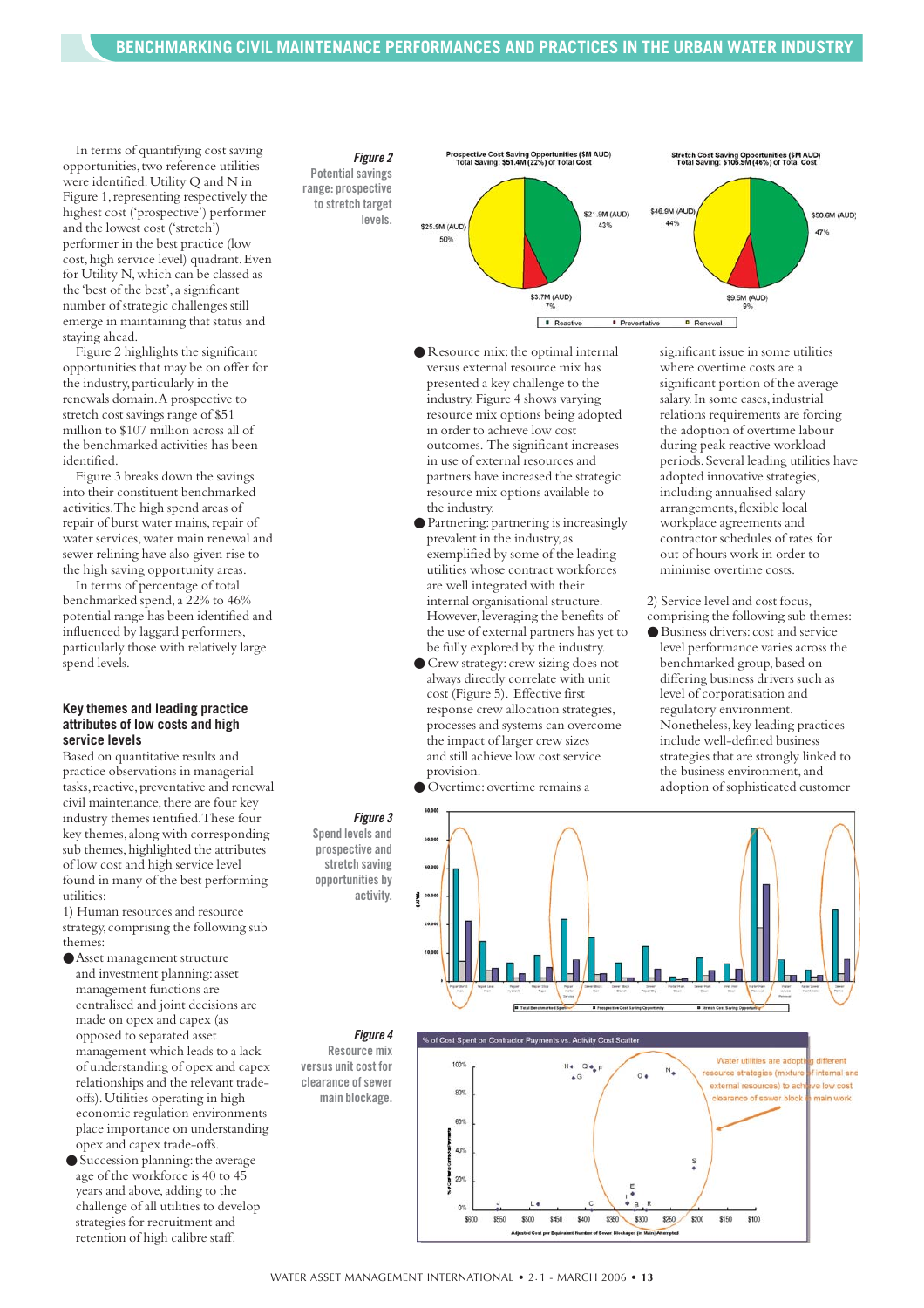

willingness-to-pay models in order to better understand the balances between regulatory cost, service levels and customer expectations.

● Performance management: performance management systems are in place across the industry, but the level of complexity and effective deployment varies greatly.Leading performers are characterised by a number of performance elements including strongly-aligned KPIs to business and regulatory environment, regular KPI review and reporting processes,formal continuous improvement in place, activity-based costing, productivity measurement programmes to drive lower cost and employee incentive programmes.

3) Defining the reactive versus preventative versus renewal mix, comprising the following sub themes:

● Maintenance planning:some leading performers and those utilities operating under higher economic regulation are attempting to quantify the benefits of preventative programmes in terms of cost savings and service level impacts,and using this information to determine the optimal reactive versus preventative versus renewal mix.Many utilities across the industry do not have the necessary information to develop a robust assessment framework to quantify preventative programme benefits,and this is limiting their ability to define the optimal reactive versus preventative versus renewal mix.

● Investment decision tools:few within the industry have formal processes and automated systems for the collection, storage and retrieval of good asset condition data.Some are adopting integrated investment decision tools, but acknowledge they lack the necessary asset condition data to make these tools truly robust. Investment decision tools incorporating risk probability and

consequence, asset criticality and prioritisation based on triple bottom line are adopted by many utilities for renewals programmes.

4) Processes and systems,comprising the following sub themes:

#### *Figure 5*

**Crew size against unit cost for repair of burst water mains.**

- Data capture and management: several utilities were data rich, but information and knowledge poor. Leading utilities tended to determine and evaluate critical data requirements and actively collect critical cost by function and service level data.These utilities also tended to have the analytical expertise to validate this data and extract valuable insights for asset planning and work management purposes.
- Field-based systems and processes: some leading utilities are adopting low cost contact and operation centre arrangements based on centralising these two functions. Other utilities have adopted decentralised arrangements and have still managed to achieve low costs through efficient contact and operations centre processes and systems,as well as accurate fault diagnosis and prioritisation. In order to comply with regulato-

| 1167477                                                                                                                                                                                                                                                                                                                                                                                                                            |                                                                                                                                                                                                                                                                                                                                                                                                                                                                                                                                                                                                                                     |  |  |  |  |
|------------------------------------------------------------------------------------------------------------------------------------------------------------------------------------------------------------------------------------------------------------------------------------------------------------------------------------------------------------------------------------------------------------------------------------|-------------------------------------------------------------------------------------------------------------------------------------------------------------------------------------------------------------------------------------------------------------------------------------------------------------------------------------------------------------------------------------------------------------------------------------------------------------------------------------------------------------------------------------------------------------------------------------------------------------------------------------|--|--|--|--|
| <b>Policies</b>                                                                                                                                                                                                                                                                                                                                                                                                                    | <b>Technology / Practices</b>                                                                                                                                                                                                                                                                                                                                                                                                                                                                                                                                                                                                       |  |  |  |  |
| Minimum shutdowns and more extensive<br>clamping techniques.<br>• For sewer repairs requiring dig out, location markers<br>from previous clearing attempts.<br>• For clearing sewer blockages, define the optimal level<br>of bore clean and/or escalate to routine cleaning or<br>sewer relining as required.                                                                                                                     | Targeted use of 'mini' style plant and equipment.<br>٠<br>'Infra-stop' bladder valves for mains isolation.<br>Advanced leak detection equipment for repair of<br>٠<br>leaking water mains.<br>Hydro-excavation for repair of burst and leaking<br>$\bullet$<br>water mains.<br>Pipe freezing for water service repair.<br>$\bullet$<br>Ball valve technology for repair of stop taps and<br>$\bullet$<br>water services.<br>Jetting, cutting preferred to rodding, and small<br>$\bullet$<br>equipment to facilitate ease of access.<br>Sophisticated jet designs incorporating different<br>$\bullet$<br>nozzles, flow rates, etc. |  |  |  |  |
| <b>PREVENTATIVE</b>                                                                                                                                                                                                                                                                                                                                                                                                                |                                                                                                                                                                                                                                                                                                                                                                                                                                                                                                                                                                                                                                     |  |  |  |  |
| <b>Policies</b>                                                                                                                                                                                                                                                                                                                                                                                                                    | <b>Technology / Practices</b>                                                                                                                                                                                                                                                                                                                                                                                                                                                                                                                                                                                                       |  |  |  |  |
| • High focus and commitment to regular flushing<br>having a significant impact on business outcomes.<br>• Developing proactive cleaning and flushing policies<br>to meet drought conditions and changing legislation.<br>• Water sampling prior to flushing main.<br>• Define the optimal level of sewer main cleaning and<br>optimal level of bore clean. For water main<br>cleaning, defining optimal flushing point techniques. | For sewer main cleaning, targeted use of root<br>foaming, jet designs incorporating different nozzles,<br>flow rates, etc. and on board CCTV and cleaning<br>equipment.<br>For pump wet well cleaning, use of float sensors<br>isolated via submerged tube to reduce failure rates<br>and risk of inoperability.                                                                                                                                                                                                                                                                                                                    |  |  |  |  |
| <b>RENEWAL</b>                                                                                                                                                                                                                                                                                                                                                                                                                     |                                                                                                                                                                                                                                                                                                                                                                                                                                                                                                                                                                                                                                     |  |  |  |  |
| <b>Policies</b>                                                                                                                                                                                                                                                                                                                                                                                                                    | <b>Technology / Practices</b>                                                                                                                                                                                                                                                                                                                                                                                                                                                                                                                                                                                                       |  |  |  |  |
| a continuous de continuario de la característica de la característica de la característica de la característic                                                                                                                                                                                                                                                                                                                     | Formal consists and consistent control to the officer of the set                                                                                                                                                                                                                                                                                                                                                                                                                                                                                                                                                                    |  |  |  |  |

|                                                                                                                                                                                                                                                                                                                                                    | $19911191951$ ,                                                                                                                                                                                                                                                                                                                                                                                                                                                                                                                                                    |
|----------------------------------------------------------------------------------------------------------------------------------------------------------------------------------------------------------------------------------------------------------------------------------------------------------------------------------------------------|--------------------------------------------------------------------------------------------------------------------------------------------------------------------------------------------------------------------------------------------------------------------------------------------------------------------------------------------------------------------------------------------------------------------------------------------------------------------------------------------------------------------------------------------------------------------|
| Contract strategy based on either a turnkey approach<br>or hiring of project management, design and<br>construction specialists.<br>Effective use of contractors based on innovation,<br>credible delivery, quality, cost and safety records.<br>Where practical, full commercial scrutiny, and<br>generation and application of the best options. | • For water main renewal, optimal mix of trenching<br>and trenchless technologies, minimum interruptions<br>achieved through water supply bypass or alternative<br>water supplies, use of pipe bursting or slip lining<br>technologies.<br>• For water service renewal, adoption of polyethylene<br>pipe lining.<br>• For raising or lowering maintenance holes, 100%<br>use of pre-cast, prefabricated components or<br>biodegradable formwork materials, and<br>manoeuverable lifting equipment (Hiab crane and<br>Bobcats) for work in restricted access areas. |

### *Table 3*

**Specific leading attributes for reactive, preventative and renewal activities.**

**REACTIVE**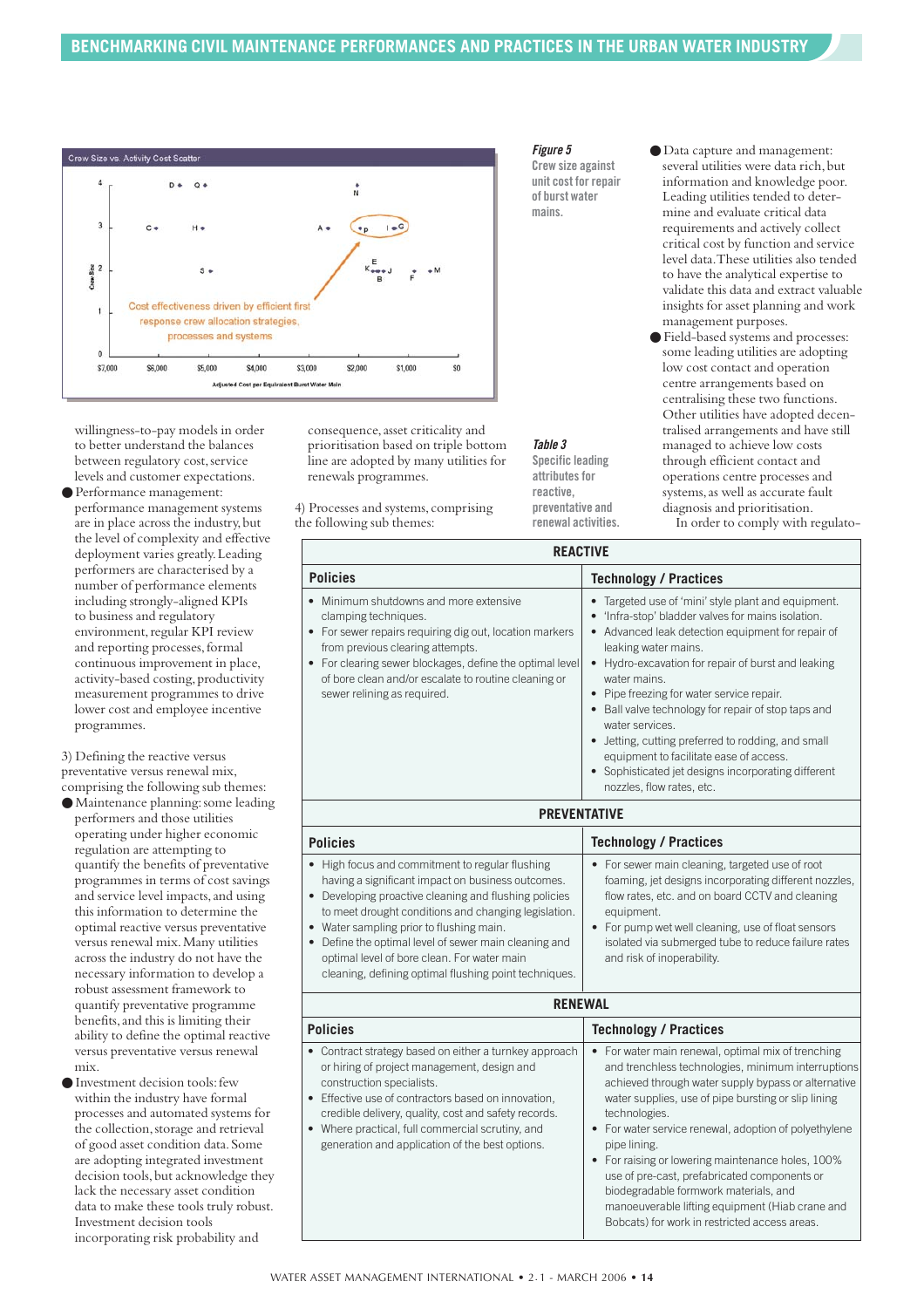ry service level requirements, water utilities operating under higher economic regulation have systems in place that are able to accurately identify the number of customers affected by repair and replacement work.This has allowed these utilities to focus on service level targets and accurately prioritise work by customer criticality.

Furthermore, utilities are becoming more sophisticated in their choice of field-based systems, installing laptops in vehicles to capture comprehensive travel time, repair time, interruption time, type of fault, type of repair, asset location and condition data.

● Integration of asset management and field-based systems:some leading utilities are adopting and leveraging the benefits of fully integrated and automated asset management (GIS),works management and customer information systems (CIS).Many utilities within the industry have retained a combination of manual and automatic systems to link their asset management,works management and performance management systems.Some of these utilities have stringently defined end-to-end processes in order to deliver reactive tasks as cost effectively as utilities with fully integrated and automated systems.

#### **Specific policies, practices and technology: reactive, preventative and renewals**

Table 3 provides a summary of specific leading polices, practices, and technologies as used by the leading performers in the benchmark peer group.The summary may be viewed as a series of actions that can be readily implemented,with a realisation of benefits in the short term.

#### **Industry improvement initiatives**

Based on the findings of the study there are four key improvement initiatives for the industry:

- Review of the technology and the contracting arrangements for water main renewal: the industry challenge is related to determining whether trenchless technology is applicable to specific utilities,optimising the mix between trenching versus trenchless technologies,and the contracting arrangements that need to be put in place for undertaking trenching and trenchless work.
- Managing the mix between reactive tasks:improved reactive workforce management of repair of burst water mains, repair of leaking water mains and repair of water service pipes by adopting better allocation processes

and systems to optimise the mix between these reactive tasks.

- Proactive development of preventative programmes:many across the industry believe the right mix of reactive, preventative and renewal work is not well addressed and a need exists to be more proactive in the area of preventative maintenance program development.
- Managing the trouble response process:the industry is managing the trouble response process in a variety of ways,and the cost and service level implications of the current techniques adopted and the opportunities for improvement may not be fully understood across the industry.Water utilities need to gain more knowledge of leading trouble response processes,practices and systems and their potential improvement opportunities.

These four improvements coalesced from a wide range of improvement opportunities and were seen to provide scope for major cost savings across most of the utilities.

#### **Further programme developments**

International interest and participation in WSAA's benchmarking programmes is certainly not new,and a great deal of national and international interest has been generated as a result of this particular benchmarking study, which for many in the participating group has been one of the more incisive and challenging benchmarking programmes undertaken.A growing number of domestic and global enquiries are therefore currently being addressed.A presentation of the project approach and outcomes will also be held at the International Water Association (IWA) World Water Congress in Beijing,China in September.

Furthermore,arrangements and protocols are in place for those utilities seeking improvement insights from specific utilities that did particularly well in certain areas.UMS and GHD have put in place communication protocols to allow industry participants to share process, practice and technology information on a confidential basis.

Given industry commitment to these programs,WSAA is now progressing to tender the following benchmark programmes: 2006:mechanical-electrical maintenance; 2007: customer services; 2008:asset management;2009:civil maintenance.

IWA has shown considerable interest in participating in these programmes and has been included in the steering committee for the 2006 programme,

with the objective of bringing even greater international participation to the benchmarking programmes. This complements WSAA's strategy of making this programme truly global, which began with New Zealand's involvement in WSAA data several years ago, and more recently, the participation of two US water utilities in the asset management and civil maintenance benchmarking projects.●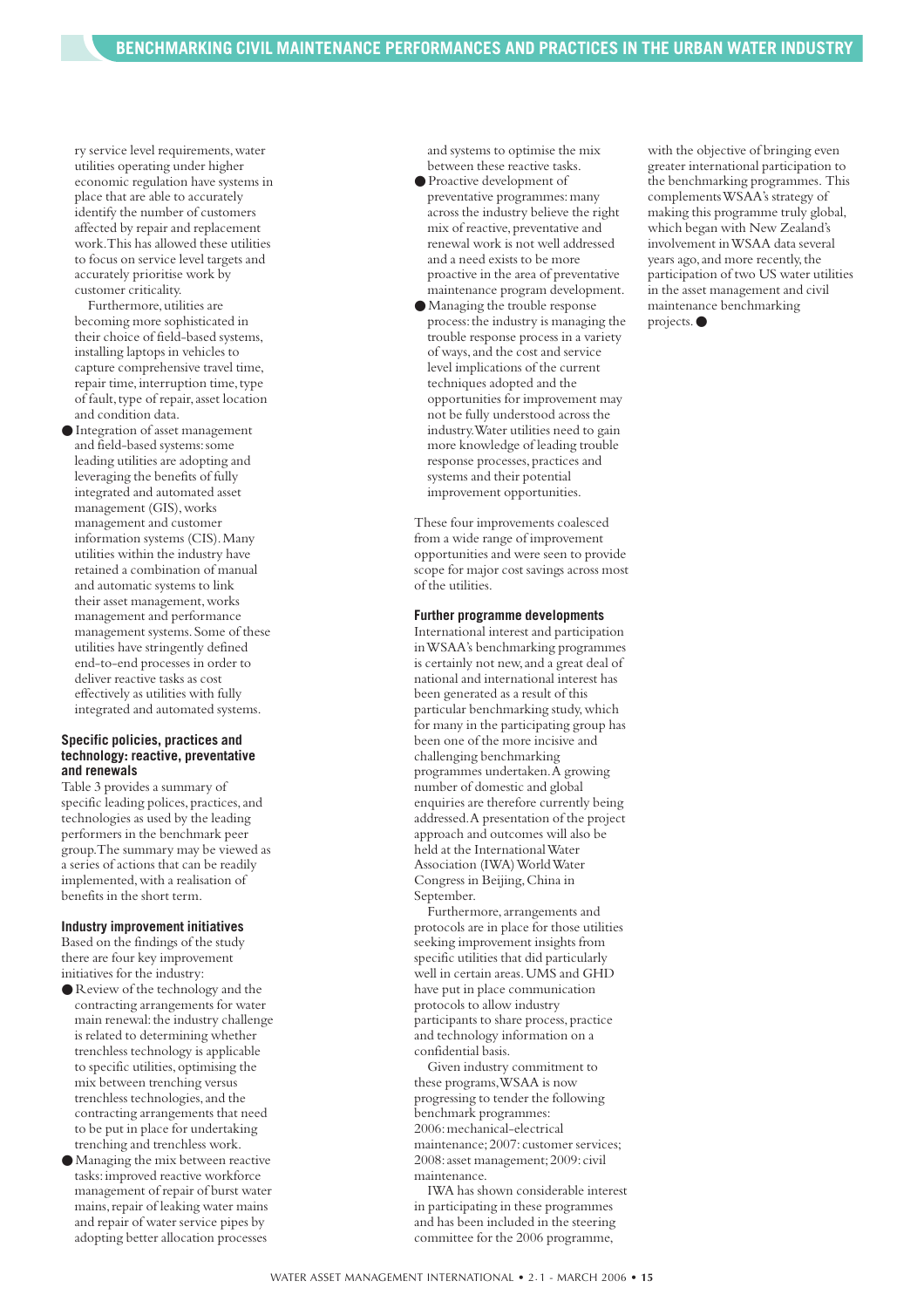# <span id="page-15-0"></span>**Hawkeye pollution prevention system**

Yorkshire Water worked with local technology company IETG to develop a unique solution to its Combined Sewer Overflow (CSO) problems that has enabled it to significantly reduce pollution incidents. The data collected will also be used to inform future decisions on asset invesment and expenditure. This article looks at the HawkEye system.

**Simon Balding**

Yorkshire Water UK

© IWA Publishing 2006

**Yorkshire Water Services has had an inconsistent pollution profile over the last five years.The company has now focused on the need to demonstrate a sustainable improvement strategy for pollution.**

A snapshot of Yorkshire Water's pollution in 2004 shows:

- 19 serious category 1 and 2 pollution incidents
- 120 less serious category 3 incidents
- a perceived reduction in credibility with the Environment Agency
- large amounts of opex being spent in cleaning up and resolving events
- fines increasing all the time,with a resulting impact on company reputation
- $\bullet$  the company's overall performance assessment score being affected due to the frequency of the incidents.

From Yorkshire Water's studies it is apparent that one of the major asset groups responsible for pollution was combined sewer overflows (CSOs). Around a third of all pollution is from this group.

The usual set of contributing factors

could cause a storm overflow to operate at any time.Normal sewer debris such as fat, rags, grit, nappies and so on can all cause blockages within the sewer network.Such blockages inevitably lead to spills from overflows or other relief points in the system (manholes) and eventually to pollution.

Yorkshire Water is committed to reducing all aspects pollution from its infrastructure, and in particular from this asset group.To be able to achieve this we identified the need to implement a solution that would provide:

- prior warning of CSO dry weather spills
- quicker reaction to spills to mitigate environmental damage, minimise public criticism and reduce potential fines.
- a reduction in the number and impact of pollution incidents
- improve the understanding of system hydraulic performance
- provide additional information to help in design
- help identify infiltration and development issues
- support the case for capital

maintenance at PR09

● help direct investment to where it will secure the best return.

#### **Solution identification**

Having identified the need to monitor, the reality is that such a large-scale programme of data collection handling and management of the data obtained can be extremely costly and exhaustive in terms of manpower.

Having developed the business need,Yorkshire Water secured the services of local technology company IETG to assist in identifying suitable existing solutions.Any solution would need to provide the following features:

- minimum installation cost
- $\bullet$  the ability to install in the existing network without civil works or street works costs
- it must not require mains power ● it must provide remote
- communications
- it must be able to operate in a potentially explosive atmosphere
- $\bullet$  it must be out of sight no aesthetic impact – no aerials or planning required
- it must provide low cost of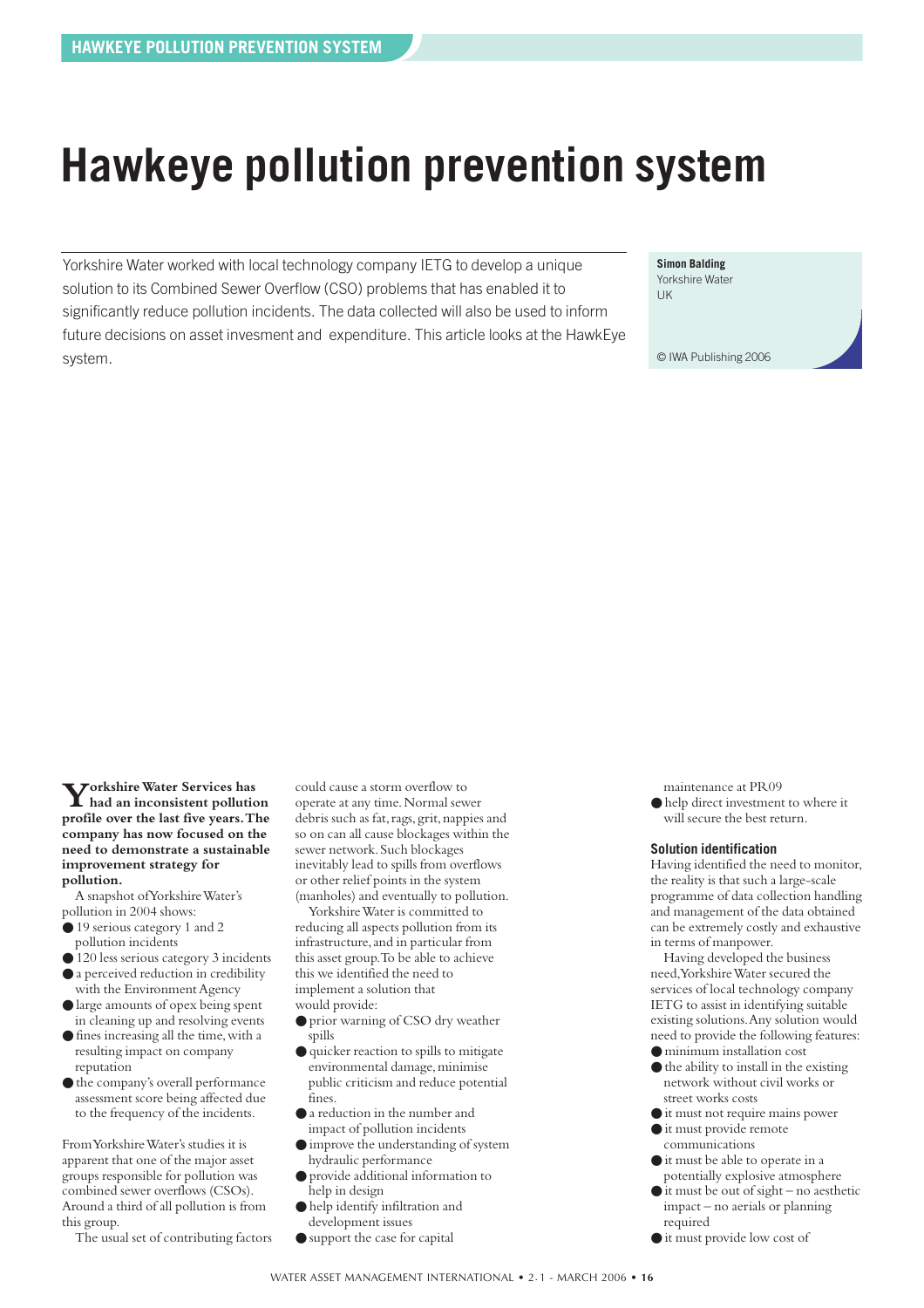

ownership

- it must supply data in the form of alarms and also real time series data to allow trending and pattern recognition
- $\bullet$  it must, where possible, use tried and tested solutions.

In reviewing the technologies available it was clear that a solution didn't currently exist that would fulfil these needs and it was decided that a new improved system would be required at a cost that would allow Yorkshire Water to implement its desired programme.

Working alongside Yorkshire Water's wastewater pollution,ICA and telemetry teams, the Yorkshire Water wastewater R&D team helped IETG define the specification from which the first fully self-contained sewer level monitor with onboard cellular communications,the HawkEye sewer monitoring system,was developed. Onboard communications protocols allow the unit to communicate directly with the existing Yorkshire Water regional telemetry system.

The technological developments implemented by HawkEye provided Yorkshire Water with the capability to monitor remote sewer overflow sites at a reasonable cost. However, to ensure that their requirements would be met and that the long-term benefits could be justified,12 sites were selected for a pilot project early in 2004.

After a successful trial Yorkshire Water decided to roll out a monitoring network to its top 380 CSOs,based on risk of causing dry weather spills due to blockage or other operational problems.

Historically these 380 CSOs cause around 80 complaints per year, either from the public or EA due to dry weather operation.By providing early warning of spills and/or high flows it was envisaged that the number of complaints would be vastly reduced. Such was the success of this project that the system was rolled out to a further 230 sites to ensure that all potential pollution sites in one region were monitored.

#### **Measure of success**

In the first six months after

#### *Figure 1*

**An example of how HawkEye trend and alarm information enabled YWS to respond to incidents within hours, rather than having to rely on the public reporting pollution.**

commissioning, the frequency of complaints has reduced to four per year (two complaints in six months).This represents an improvement of 95%.

Yorkshire Water calculates that in the first seven months of 2005, over 120 pollution incidents have been avoided through the use of this technology.

In addition to this headline benefit a great many other benefits have been generated.Yorkshire Water is now starting to accrue knowledge on how its systems really operate and this will undoubtedly inform decisions on future investment and expenditure. There has been an overall reduction in the number of pollution incidents.In addition the fact that any pollution events that do occur are identified at an earlier stage ensures that the impact of any pollution incident is greatly reduced.

Assessment of the data has also allowed some of the causes of dry weather flow spills at frequent offending sites to be identified and rectified on a permanent basis where this was appropriate or affordable, or management strategies applied to ensure that the risk is adequately controlled.

Yorkshire Water has now started to react to incidents as they occur, rather than relying on the Environment Agency or members of the public reporting pollution.Our aspiration is to develop this further so that we can react to changes in levels before a drop of foul water spills from the system.

In addition to the early warning provided by the alarms, the system is now providing real-time trend data, which provides additional information on:

- performance ranking of CSOs
- a historical database on individual CSO performance
- planned maintenance activities
- trend analysis to predict future maintenance activities.

#### **Business benefit**

Yorkshire Water has now started to develop a real understanding of individual sewer profiles and performance.As well as having a significant impact on our pollution incident numbers and the knock-on benefits associated with this,it has enabled improved environmental performance and improvement in OPA performance

We now have the ability to improve the design of all wastewater assets from treatment works to sewers by using sewer trend data from the units.This will lead to improved capital efficiency and reduced operational expenditure

The long-term business benefits for Yorkshire Water following the implementation of this monitoring network are yet to be fully realised however already they are seeing the following effects:

- $\bullet$  improved level of customer service fewer customer complaints
- improved environmental performance – fewer pollution incidents
- improved financial performance better maintenance and operational regimes.

These improvements can only increase as greater knowledge about the performance of the assets is built up, and this knowledge is disseminated across the whole of the organisation.

#### **Customer benefit**

The benefits to customers occur in two specific areas: cost reduction and environmental improvmements.The availability of the data and the alarms generated has allowed Yorkshire Water to reduce its operating costs.Avoiding pollution incidents reduce fines and remedial clean-up costs.Data has allowed early intervention before problems manifest themselves in a major manner, often enabling very low cost solutions at that point of intervention.

The environment of Yorkshire's natural watercourses has improved as a result.120 pollution events have been avoided,many of which would have occurred during dry weather and caused significant public nuisance.

#### **Conclusion**

The implementation of the CSO monitoring network across the Yorkshire Water region has demonstrated that improved management of sewer assets through data acquisition is realistically achievable.

Yorkshire Water has already achieved significant progress and business improvements through identifying the business need,developing a unique bespoke IT-based solution and widescale rollout over an aggressive timescale.

The technology in place is undoubtedly transferable to other collection system problems outside the CSO arena. It has already, for example, been adapted to provide data and advance warning of issues on problem sewers in relation to flooding (Ofwat service indicator DG5).

As reliable usable performance data is gathered, it is expected that Yorkshire Water will be able to use this information to benchmark the performance of different combinations of CSO/tanks and screens,allowing it to assess the whole life asset performance for future investment decisions ●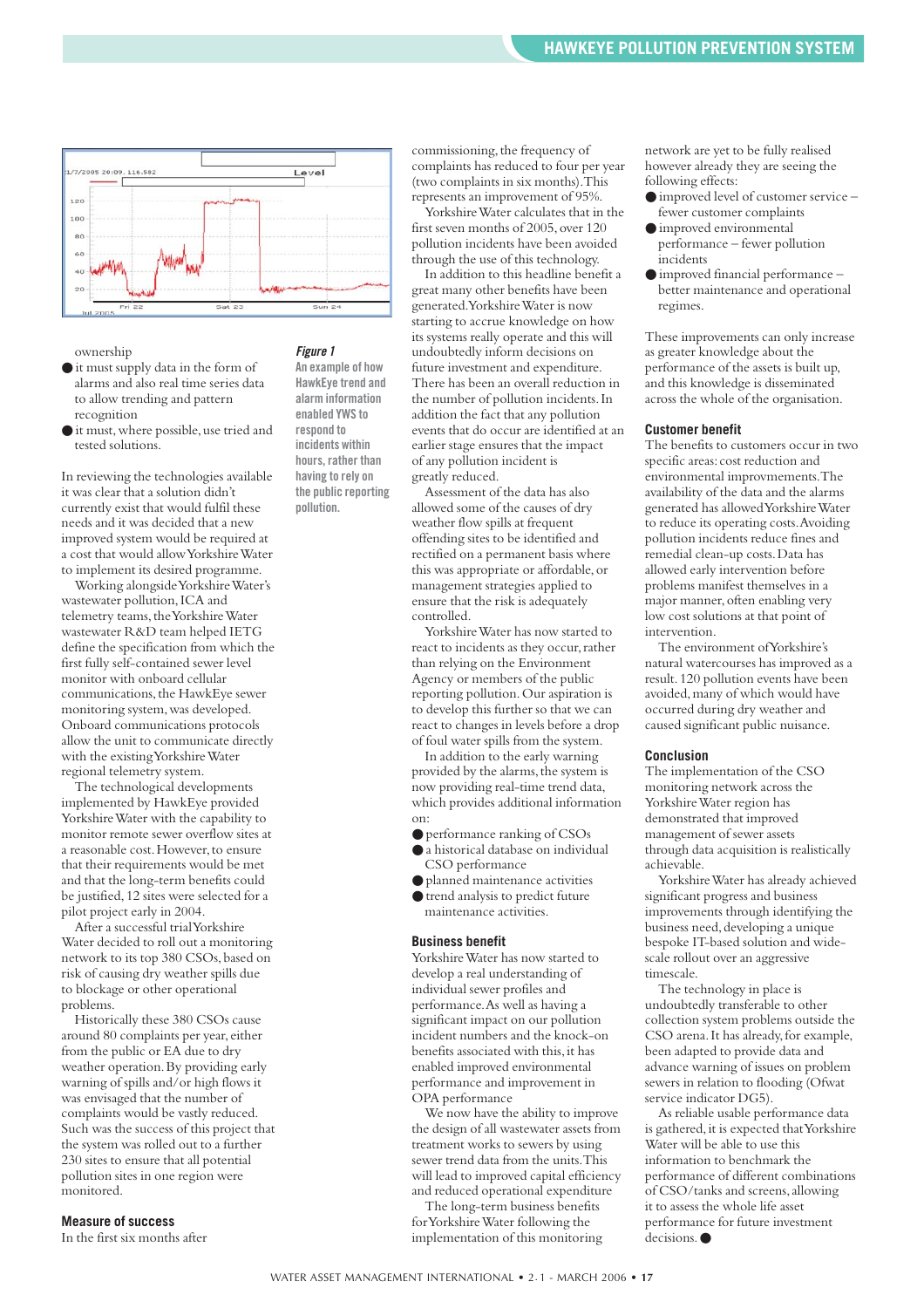#### **The future of sewer management**

Jim Grandison, Associate Director of IETG, outlines how HawkEye's new flow monitoring technology will help shape asset management in AMP4 and beyond.

The tightening of environmental legislation coupled with a drive for water companies to provide better information to regulator Ofwat means that prevention of pollution incidents and a better, more quantitative understanding of assets is becoming critical. The HawkEye flow monitoring technology developed by IETG and used by Yorkshire Water has revolutionised the company's approach to asset management, and the future opportunities are both varied and exciting.

Obtaining information on asset performance and operation is a critical part of planning maintenance and capital expenditure requirements within water companies. But historically this has not been easy to achieve. Monitoring traditionally requires installation of expensive equipment with high capital and construction/installation costs and creates a requirement for power supply infrastructure. Introduction of the HawkEye system within Yorkshire Water Services has revolutionised the company's management of its sewer infrastructure and could set a new standard in how assets are maintained and operated in the future.

By providing real time information on water levels within CSOs, and sending this information directly to a water company's telemetry system, the device enables engineers to better understand these assets. If water levels are unusually high or peaking at unusual times – such as during dwf – leading to spill events, maintenance staff will know about it within minutes. They can respond to these events much quicker than ever before, preventing pollution incidents and avoiding the considerable fines and negative publicity that these events attract.

What is more, the technology has the support of the Environment Agency, which has long been a proponent of CSO monitoring. In the past water companies have resisted because business case calculations could not justify installation of expensive telemetry equipment. But with this new, less expensive technology the business case is much stronger.

The data that HawkEye provides will allow water companies to conduct an overall assessment of the performance of their CSO assets, in terms of actual operation and long term performance. Yorkshire Water Services are building knowledge on how the system really operates, enabling the company to inform decisions on future investment and expenditure. The company can now performance rank CSOs and therefore build up a historic database on them, allowing it to plan maintenance activities and predict future requirements. This will prove to be a huge benefit for the company moving through AMP4 and into AMP5 as the regulator Ofwat is increasingly asking to see more evidence-based justification for expenditure, rather than the traditional approach of risk analysis and expert opinion.

#### **How the system works**

The HawkEye device is fully self-contained and carries cellular communications and a power supply, eliminating the need for an external power feed and reducing maintenance and installation costs. Using its level sensors and a data logger it records information at five-minute intervals. Effectively this gives the company real time information as to how the system works. Used first on 12 CSOs for Yorkshire Water Services, its effectiveness meant that it was soon rolled out across a further 610 sites (see corresponding paper). In the first half of 2005 the system has enabled Yorkshire Water to avoid 120 pollution incidents and the average number of complaints over spillages from CSOs has dramatically plunged from 80 complaints per year to four – an incredible 95% improvement rate!

The device meets some pretty challenging criteria set out by Yorkshire Water during development. It has a low installation and ownership cost; it can be installed in existing networks negating the need for civil or street works; it doesn't require any mains power, communication is done remotely and it is the first monitor of its kind to be hazardous area (ATEX) approved.

#### **Using measured data to adjust maintenance patterns and redesign infrastructure**

Identifying typical problems and monitoring the data over time allows engineers to employ both short term and long term maintenance solutions that will prevent future incidents. The system can be used to identify silt build up, root intrusion, incorrect weir settings, incorrect pump settings, river intrusion and transient blockages.

#### *Example 1: Using trend data to change maintenance operations*

This example shows the benefits moving forward of addressing trend data. Over time silt builds up in the system until a critical point is achieved where the build up of silt and debris accelerates until a complete blockage occurs and dwf



operation follows. External specialist cleaning contractors were employed to remove the 18 tons of silt from the chamber. The data trends identified thanks to monitoring can now be used to identify a frequency at which more cost effective cleaning can control the problem. This is achieved by modifying the set point on the AMS to generate the alarm when the dry weather flow profile raises beyond a set level indicating a gradual build up of silt.

#### *Example 2: Redesigning infrastructure based on data set*

This site was spilling very frequently for very short periods of time every day (at 20-minute intervals). The data clearly indicates the operation of an upstream pumping station. By raising the weir height by a small amount, the chamber stopped spilling. This modification,



combined with a change in the pump settings and frequency of operation upstream provided a simple low cost remedy to the pollution problem.

#### **Affordability**

With efficiency targets for water companies becoming ever tighter a device such as this could prove to be a vital tool in future asset management. Its low capital and maintenance cost are more than recovered by the potential savings generated through prevention of dwf flooding incidents, installation of more hydraulically efficient infrastructure and more appropriate maintenance activities.

Remote sites of sewer flooding have historically caused problems because the costs of providing power and telecoms were prohibitively expensive. However using this equipment, flow levels and potential spills at remote sites can now be affordably assessed.

#### **Beyond the CSO**

Monitoring of CSOs using HawkEye is now tried and tested within Yorkshire Water and the success of the device in this environment has opened up exciting new possibilities for future use.

Technical developments underway at the moment include improved alarm minimisation to make the system smarter and artificially intelligent. The system will effectively be able to learn from data patterns and allow improved performance via the opportunity to intervene earlier. This in turn will allow water companies to compare the operation of different types of assets. As more information becomes available it will be used to performance benchmark standard CSOs against tank and screen arrangements. Maintenance and operational requirements can be monitored and the cost implications calculated and compared to ensure that water companies are using the most cost effective infrastructure. What is more, sewer trend data, rather then design values, can be used to design wastewater assets ensuring that the system is performing at its most hydraulically and financially efficient

Possibly the most exciting aspect of future use of HawkEye is the transferability of the device to other assets. It could easily be adapted to provide data and advance warning on problem sewers, areas particularly prone to silting and properties on the DG5 flooding register. Further research on this is currently being carried out by IETG. ●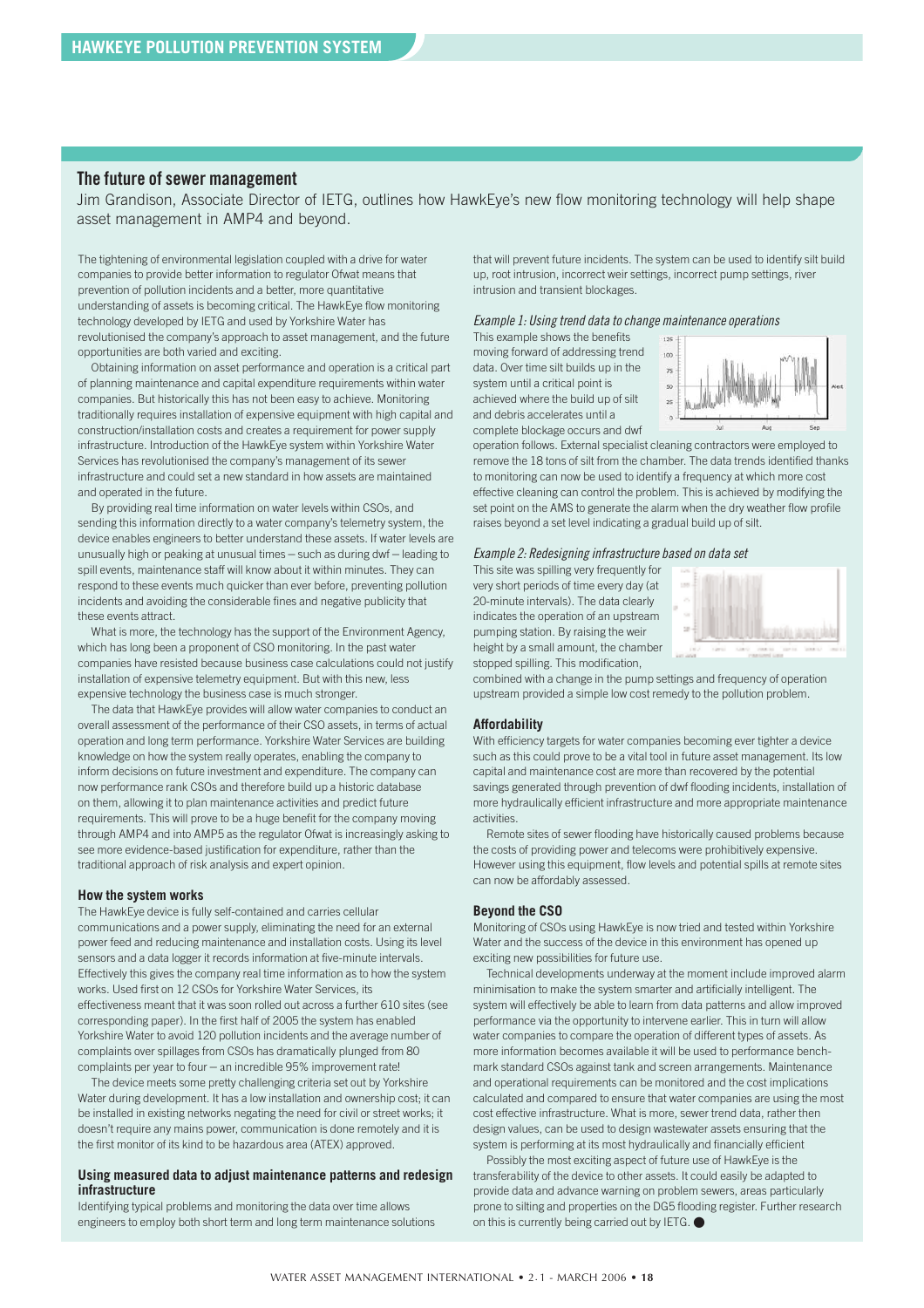# <span id="page-18-0"></span>**Asset management:**

complex problems require sophisticated analytical approaches

The environment for introducing asset management (AM) techniques has never been more favourable. However, while AM is drawing attention and gaining popularity among water organisations in the US, the full extent of the problems involved, their complexity, and what solving them would entail are still rather poorly understood. In this feature, we attempt to illustrate this complexity by looking more closely at the structural degradation of water networks.

#### **Annie Vanrenterghem-Raven, Ph.D.**

Research Assistant Professor Department of Civil and Environmental Engineering, Polytechnic University New York  $IISA$ 

© IWA Publishing 2006

**The environment for promotion of AM, and, in general,of moves towards better informed and rigorous rehabilitation planning decisions has never been more favourable. Capital needs are believed to be high and rapidly growing,water services are not adequately priced to recover full costs,and future estimates are difficult to obtain partly because of the lack of data and appropriate forecasting tools.**

Many systems in old urban centres will soon reach their average useful lifespan.To both limit and justify unavoidable rate increases, rehabilitation will need to be planned in a documented and cost-efficient way. Every four years, the US EPA undertakes a survey (the Needs survey) of the anticipated costs of future capital investments spanning the next two decades.In its third report to Congress released in 2005, and based on data collected from utilities in 2003,EPA found that the nation's 74,400 water systems will need to invest an estimated \$276.8 billion between 2003 and 2023 (US EPA,2005). Rehabilitating ageing underground networks will account for more than one third of these sums. Most professional organisations dispute these numbers and tend to come up with estimates up to two or three times larger.

Furthermore, the EPA GAP report (US EPA,2002) has highlighted the fact that current funding mechanisms will create a capital gap between future needs and projected revenues. At the time of the study, the gap for the next 20 years had been estimated to be as high as \$267 billion (2001 dollars). This figure was based in part on data drawn from the first EPA Needs survey in 1997 (US EPA, 1997), which

anticipated costs of investment for the next two decades that were then estimated at only \$77 billions or one fourth of the current figure.

One common characteristic of the studies and numbers mentioned is the very large possible range of costs. This is partly due to the uncertainty typically associated with such broad issues.In the case of water infrastructure, the data and tools that would allow reliable projections for the future are also lacking. Proper analytical tools could help communicate pressing challenges to the public and better prepare users for the impending increases.

In times of growing need and competing resources,programmes that can help to better evaluate,limit and justify costs have to be explored.From a legal standpoint, the Governmental Accounting Standard Board (GASB) statement 34 may soon be offering the kind of legal incentive that never existed before.GASB 34 requires that utilities and any organisation receiving public funding must be in a position to report in their accounting statements the present value of their physical assets.

No one knows yet how much GASB 34 will help boost AM techniques. It is worth mentioning that participants at a May 2005 US EPA workshop regarded the creation of a strong mandate as a priority.A detailed description of all the priorities identified at the workshop is found on the event's website at http://www.epa.gov/owm/ assetmanage/assets\_wksession.htm.

Opponents point to the lack of enforcement capability and favour increasing the level of awareness and promotion of voluntary mechanisms. In the bridges and pavement AM fields, a rehabilitation plan designed to enable a managing entity to access public

funds is required.A wealth of data is soon to be available, and managed in a way that facilitates analysis.

A distinction should be made between buried (or not), network (or not) water and wastewater infrastructure. Buried networks present specific challenges and opportunities. Because they are underground, direct inspection can be difficult and expensive. On the other hand, the continuous and systematic nature of a network lends itself to analytical and, more specifically, statistical approaches.

This is further facilitated by the fact that, from a technical standpoint, probes,hydraulic models,and inspection devices are generating a wealth of data to enable operations to improve.This data could be recycled for long-term rehabilitation planning. In addition, because of their database and visualisation capabilities, increasingly-popular computer maintenance management systems (CMMS) and geographic information systems (GIS) in particular represent formidable and appropriate ports of entry for the introduction of AM, particularly for networks of water pipes and sewers.

#### **Complex problems**

Asset management programmes encompass data-based practices and tools that aim to collect and analyse appropriate information on which to base maintenance, rehabilitation and replacement decisions and thus set out asset, risk, and condition-based capital improvement plans. In the past, both in Europe and in the US,rehabilitation decisions have tended to be pragmatic, subjective, often reactive or opportunistic. Very rarely has a system been put in place to ensure that expenses and impacts of failure are systematically minimised so that the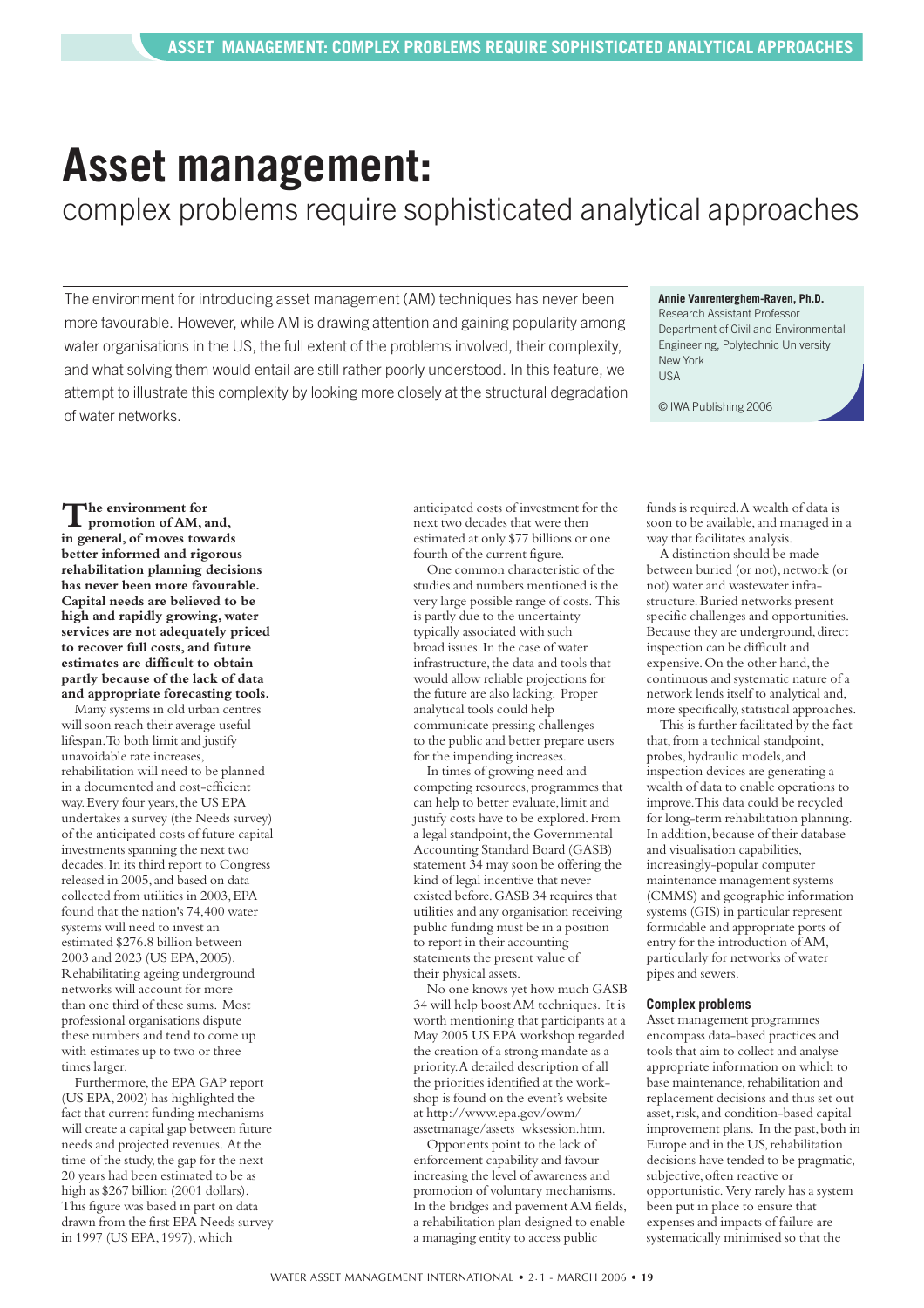right elements are replaced at the right time – the tools that could make it possible were simply not available.

Minimisation of failure involves complicated tasks that require sophisticated tools and years of development, especially for the more difficult-to-manage underground networks.We will pursue the argument of the complexity of the AM paradigm for the example of water networks. This does not constitute a full review of all the possible challenges inherent in the development of an AM programme for a network, the intention is more to illustrate the complexity of the problems and the fact that they cannot be addressed using simple tools – further research and development are necessary.

#### **Problems of degradation**

Pipes may need to be rehabilitated for various reasons,mainly because:

- pressure has become inadequate; pipes are clogged due to tuberculation
- water quality is revealing pipes' degradation (red or brown water)
- pipes are showing structural weaknesses,leaking or breaking at an increasing rate.

While some networks or parts of a network may suffer only from,for example, structural problems, or red water,many rehabilitation decisions need to consider all of these problems. Table 1 shows that many research projects have addressed the first or third issue, structural or hydraulic deficiency, most often separately or in a way that concentrates on one of the problems. There has been no recorded research work on the relationship between water quality and pipe degradation.In Table 1,studies are classified based on the problem addressed, the objective pursued and the mathematical tool adopted.

We will concentrate on structural degradation while pursuing our effort to shed light on the complexity of the problems involved.

#### **What is a pipe?**

Traditionally,break analysis of water distribution networks has been performed through statistical techniques often borrowed from bio-statistics,which analyse populations of individuals.While one human can be clearly distinguished from another, this designation is not so easy when it comes to a pipe,which is often made up of distinct pieces (5 to 20 feet long) and then assembled in a trench.When the whole network is organised in a database,what constitutes a pipe depends on why the database was designed in the first place.

For example, in a hydraulic model database a pipe is defined from hydraulic node to node,while in a GIS, a pipe is an object defined by its geographic position and its homogeneous attributes.

As a result, the rehabilitation database is likely to be populated with individual pipe sections of varying lengths, ranging from less than three feet to close to a mile or more.This considerable variation creates a problem for a rehabilitation planning partly based on the statistical analysis of past failures and the prediction of future failures.

In effect,a short pipe may have a high breakage rate but few actual breaks.Conversely a long pipe may have broken many times but its overall break rate remains low. Thus, using a break number or a break rate may be a potentially flawed choice for a rehabilitation plan. Additionally, rehabilitating very short pipes is inefficient and may have little effect on the overall network performance,while longer pipes may be too costly to rehabilitate as a whole.

In addition,break analysis can vary tremendously in its sophistication from use of a simple rate that describes an average experience over a past period to predicting future failure rates via more complex models. There has been active research in this field.In 1979 Shamir and Howard were the first to attempt to statistically analyse break records by drawing generic regression curves (Shamir,1979). More recently survival models have been developed; these take into account both time and failure risk factors. In such models, the occurrence (here the failure of the pipe) can only happen once, so these models must introduce analytical strategies. For instance, failure forecasting in PHM, part of the CARE-W (Saegrov,2004;Eisenbeis, 1994,2000) suite of tools,requires i) the introduction of a new statistical individual every time a pipe breaks, and ii) the inclusion of the number of previous breaks (NOPB) as a risk factor.

PHM case studies have shown that the NOPB turns out to be a very significant risk factor; it also grandly influences the database.A small example will illustrate the problem. A 30-ft pipe laid in 1970 has had three breaks as follows:

1995 2004 2002✦

After 2004, there would be four 10m long individuals in the database as follows:

● one 10m individual, date of

- installation 1970,  $NOPB = 0$  $\bullet$  one 10m individual, date of
- installation 1995, NOPB =  $1$ ● one 10m individual, date of
- installation 2002,  $NOPB = 2$ ● one 10m individual, date of
- installation 2004, NOPB =  $3$ .

If the itemisation of the network had resulted in three 3.3m segments, installed in 1970,with one break each, there would be six individuals populating the database:

- $\bullet$  three 3.3m individual, date of installation 1970, NOPB  $= 0$
- $\bullet$  one 3.3m individual, date of installation 1995, NOPB =  $1$
- $\bullet$  one 3.3m individual, date of installation 2002, NOPB  $= 1$ ● one 3.3m individual, date of
- installation 2004, NOPB =  $1$ .

Whatever the methodology, past, present or future, it is possible to intuitively envision that results are likely to be affected by the original itemisation of the network – that is, the database of pipe individuals.The solution may be to create more uniform segments of pipe, be it by grouping small pipes or dividing longer ones,improving current models,or investigating new models or new approaches that inherently mitigate the problem.Defining what constitutes a pipe is a crucial and complicated task, one that requires serious attention since most AM plans rely on a database of pipes.

#### **Prioritisation or optimisation**

Rehabilitation planning can be undertaken with two overall objectives in mind:

- Prioritisation: at this level, the question addressed is limited to 'what elements should be replaced/repaired first?'based on the probability that a failure would occur on a specific segment and the impact such failure would have from many points of view. This provides a utility with a way to decide which pipes should be replaced in priority given a certain budget to be spent on a certain year.
- Optimisation: the ranking systems and failure probabilities calculated previously are introduced into a life cycle cost benefit analysis in order to determine the optimal time of replacement or of various maintenance actions. The question is now:'When should tasks of rehabilitation be undertaken in order to minimise costs and optimise service over a planning horizon?'

This objective is further reaching than the first one,and means extensive data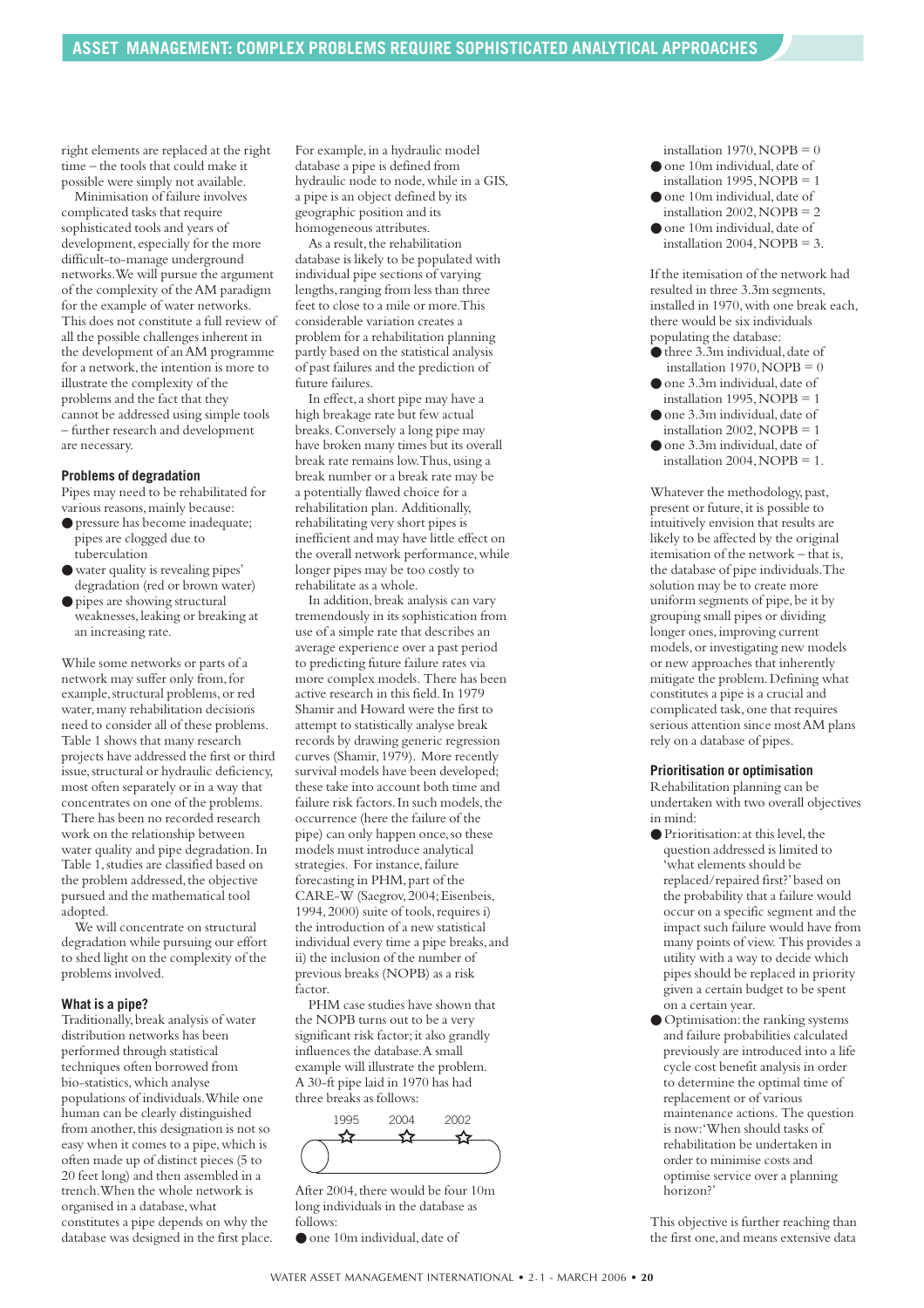| Author (date)                          | <b>Problem</b>                                             | <b>Objective</b>                                                     | <b>Mathematical tool</b>                                                                                                                       |
|----------------------------------------|------------------------------------------------------------|----------------------------------------------------------------------|------------------------------------------------------------------------------------------------------------------------------------------------|
| Woodburn (86)<br>Lansay (92), Kim (94) | Hydraulic deficiency                                       | Minimise costs due to increase pumping                               | Mixed integer non-linear programming                                                                                                           |
| Li (92) (92a)                          | Structural deficiency                                      | Minimise costs for each pipe based on rehabilitation<br>action taken | Semi-Markovian model; Probabilities<br>calculated with hazard and survival<br>functions. Optimisation achieved with<br>non-linear programming. |
| Cabrera (94)                           | Structural degradation (breaks)                            | Determine best time to start leak detection programme                | Expert system.Pragmatic methodology.                                                                                                           |
| Halhal (97)                            | Structural deficiency (breaks)<br>and hydraulic deficiency | Minimise costs, maximise benefits and respect<br>a given budget      | Structured Messy Genetic Algorithm                                                                                                             |
| Deb (98)                               | Structural deficiency                                      | Determine length of water main to rehabilitate each<br>year          | Survival functions with limited data<br>(realistic approach)                                                                                   |
| Kleiner (98), (98a)                    | Hydraulic deficiency                                       | Minimise costs                                                       | Dynamic programming                                                                                                                            |
| Preston (99)                           | Corrosion and external loading                             | Calculate remaining service life of each pipe                        | Deterministic model                                                                                                                            |
| Loganathan (02)                        | Structural degradation                                     | Predict break rate of a system                                       | NHPP + determination of a threshold<br>break rate based on economic<br>considerations                                                          |
| Shamir and Howard (79)                 | Structural degradation (breaks)                            | Model number of breaks with time                                     | Regression                                                                                                                                     |
| <b>Clark (82)</b>                      | Structural degradation (breaks)                            | Model number of breaks based on risk factors                         | Regression                                                                                                                                     |
| 0'Day (89)                             | Structural degradation (breaks)                            | Model age at 1st break based on risk factors                         | Regression                                                                                                                                     |
| Andreou (86, 86a)<br>Marks (88)        | Structural degradation (breaks)                            | Identify relevant risk factors                                       | Survival analysis (CPHM)                                                                                                                       |
| Eisenbeis (94, 99)<br>$le$ Gatt $(00)$ | Structural degradation (breaks)                            | Prioritise 'at risk' pipes. Obtain probability of failures.          | Survival analysis (WPHM and Monte<br>Carlo simulation to forecast future<br>number of breaks)                                                  |
| Elbanousy (97)                         | Structural degradation (breaks)                            | Optimisation, minimise costs                                         | WPHM to calculate failure probabilities<br>and life cycle cost assessment/cost<br>functions                                                    |
| Rostum (00)                            | Structural degradation (breaks)                            | Prioritise 'at risk' pipes                                           | Survival analysis (NHPP + WPHM)                                                                                                                |
| Malandain (00)                         | Structural degradation (breaks)                            | Prioritise 'at risk' pipes                                           | Poisson regression model + WPHM +<br>exponential model                                                                                         |
| Vanrenterghem-Raven (03)               | Structural degradation (breaks)                            | Prioritise 'at risk' pipes                                           | WPHM and CPHM                                                                                                                                  |

CPHM= Cox Proportional Hazards Model; WPHM = Weibull Proportional Hazards Model; NHPP = Non Homogeneous Poisson Process

must be available about cost and performance of the maintenance tasks and of the failures.All the authors (Elnaboulsi,1997) (Male,1999) who have addressed the dilemma of pipe maintenance and replacement from an economic perspective have acknowledged severe limitations when faced with pricing the costs involved, especially indirect costs. They have overcome these limitations by introducing assumptions that can be easily challenged.

#### **Prioritisation based on risk, probability of failure**

Prioritisation is to be based on various criteria that incorporate not only the risk of failure but also the impact of failing.The probability of failure can be calculated – it depends on risk factors.

The probability of structural failure over a certain period of time can be simply calculated by dividing the number of pipes that have failed by the average number of pipes that were in place at that time.That probability can further be refined for certain groups based on their diameter, age, material or any alleged risk factor.These simple ratios provide us with a snapshot of current conditions but do not model future degradation.

However, in order to draw accurate

*Table 1* **Summary of the research studies.** short or long-term rehabilitation plans, it is also necessary to project future condition.In effect,one pipe may have a lower probability of failure compared to another pipe at a certain time, but that pipe is degrading faster than the latter, and the order will be reversed over the planning horizon.

There may be many risk factors of failure.Only sophisticated models can sort these out.Using simple risk ratios based on each single risk factor can quickly become too limiting.For example, on a specific site, based on simple descriptive statistics, engineers observe that:

- smaller pipes are more likely to break than larger ones
- cast iron pipes (CIP) are more likely to break than ductile iron ones (DIP)
- pipes laid between 1940 and 1970 are more likely to break than the ones laid between 1970 and 2000
- pipes in soil A are more prone to corrosion than pipes in soil B
- a pipe that has already broken at least twice is more likely to break in the near future than one that has not had any failure.

While the choice for action between a 150mm cast iron pipe (pipe 001) laid in 1955 and sitting in soil A that has already broken three times is easily

made over another pipe (pipe 002; 600mm,ductile iron,laid in 1990, soil B, no break), mixing of these risk factors makes the choice much more problematic: is pipe 003, 600mm, CIP laid in 1955 in soil B with one failure 10 years ago a better choice than pipe 001 or 002?

Furthermore, other difficulties must be controlled:

- risk factors may be highly interdependent; they should not be counted twice
- because in a typical population of pipes,fewer than 5% experience breakage, it is productive to use statistical methods reintroducing the pipes that do have not experienced a break.

Future probabilities of failure are crucial to a valid AM plan. Sophisticated methods are required to calculate accurate projections.

#### **Prioritisation based on risk and impact criteria**

If pipes must be ranked in terms of which one should receive attention first,in addition to the probability of failure, the following must also be taken into account: cost of failure, cost of replacement,impact of failure on the rest of the network,as well as on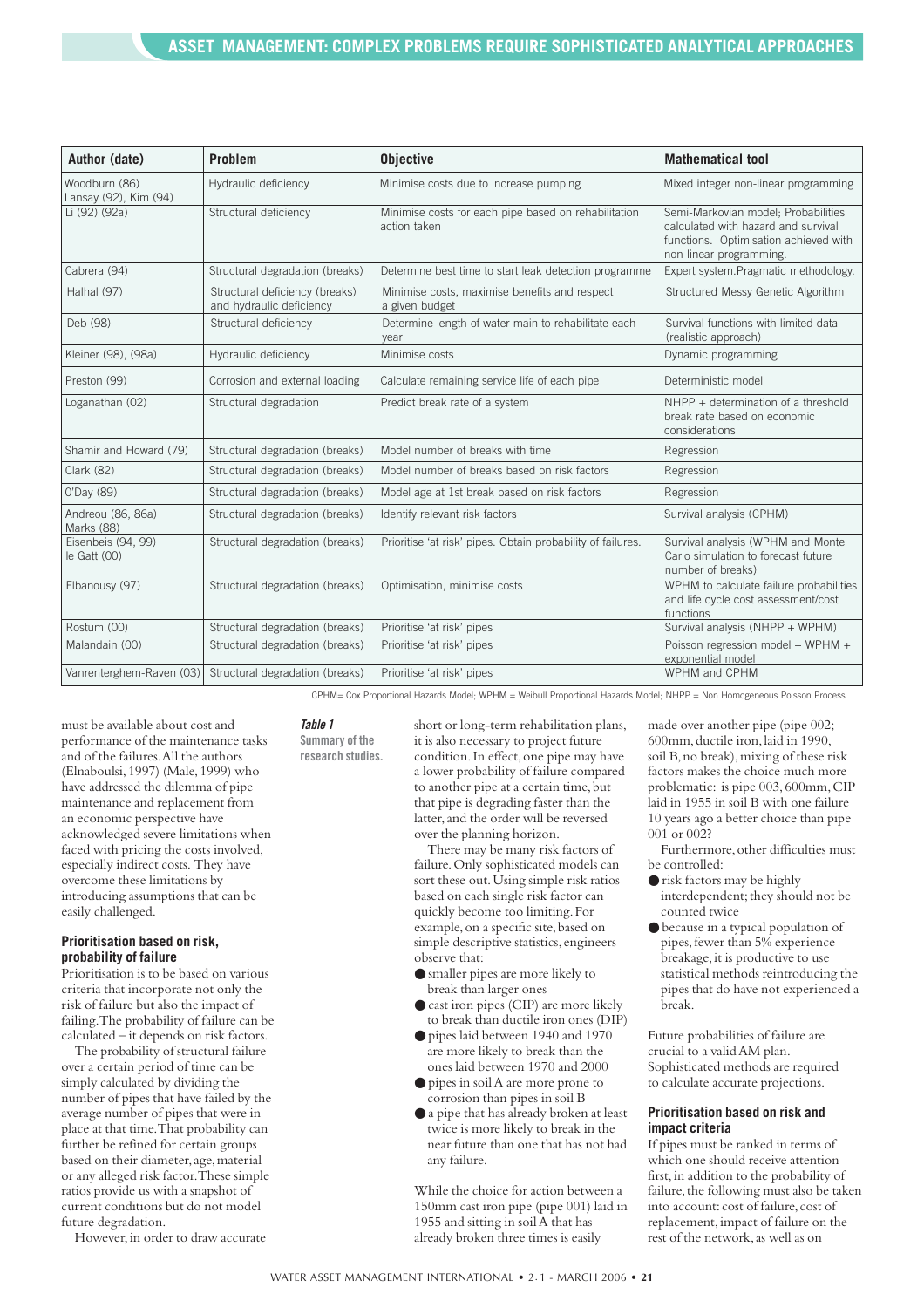physical property,and so on.In effect, which pipe should receive attention first - the one with an 80% chance of breaking within the next three years but situated in a no man's land,or the one that carries a 50% chance of breaking but is in Main Street downtown?

The more factors and criteria, the trickier the problem is but the more informed and justifiable the rehabilitation plan can be.As an example,a list follows of all the criteria that have been considered in the multi-criteria DSS Electra adapted for CARE-W (Computer-Aided REhabilitation of Water networks) by Pascal le Gauffre at INSA,Lyon,(Le Gauffre,2002).

- ●ARC- annual repair cost
- ●WLI- water losses index
- PWI- predicted water interruptions
- PCWI- predicted critical water interruptions
- PFWI- predicted frequency of water interruptions
- HCI- hydraulic criticality index
- DFH- damages due to flooding in housing areas
- DFI- damages due to flooding in industrial (or commercial areas)
- DSM- damages due to soil movements
- DT- traffic disruptions
- DDI- damage or disruptions on other infrastructures
- ●WQD- contribution to water quality deficiencies
- ●AUCR- annual unit cost of rehabilitation
- COS- co-ordination score (with other utility).

Predicted water interruption,PWI,for example, is defined as follows:

 $PWI(i) = PBR(i) \times EDI(i) \times NPS(i)$ Units:(No./100m/year) x (hours) x (persons)

Where:  $PBR(i)$  = predicted break rate for pipe i over a pre-defined future short period of time; typically three or five years  $(No/100m/year)$ ; EDI(i) = expected duration of interruption  $(hours)$ ; NPS $(i)$  = number of customers supplied by the pipe,within a length of pipes between two valves (persons).

Each criterion is defined with similar precision.The predicted probability of failure (PBR) must be known in order to compute the value of 10 out of the 14 above criteria.

The above comments illustrate the point that the development of a serious but potentially far-reaching AM programme is nothing but a simple enterprise.Advanced and analytical tools often adopted in other industries ought to be introduced and adapted to the field of water infrastructure.

#### **Unleash the power of data by adopting advanced and analytical AM**

The rehabilitation of existing buried infrastructure networks presents challenges because physical condition is hard to assess,local redundancy is limited, potential damages and hazards can be severe, and failure or rehabilitation occurring in the heart of communities can be highly disruptive.

Water pipes or sewer AM systems are currently being marketed to utilities, but they are often limited to computer databases with little analytical capacity often drawn from a CMMS.When decision support systems are added, the models offered tend to be based on expert judgments.In some cases, matrices are designed;weights are applied to risk factors or to impact criteria in ways that present problems:

- some factors are counted several
- times.For example one such matrix accounts for the type of soil – because of the risk of corrosion – and then the level of known or alleged corrosion based on real observations after a break
- future probability of failure is never calculated or taken into account even though any attempt at calculating a risk should incorporate the probability of failure since risk = probability x consequence
- hydraulic criticality (impact on the rest of the network's capacity to deliver water in case one segment breaks) is not taken into account
- typically all risk factors and criteria are multiplied by their assigned weight and are then added up. Methods adding up unrelated criteria are not always adequate. There is little attempt at using demonstrated multi-criteria methodologies.

In other words there is little effort to tap into the full analytical potential of the wealth of data already made available.The US water industry is now showing interest in AM,but in the past there has been a lack of both ambition and resources to embrace the kind of planning or management tools with an analytical power comparable to the ones used in other industries (medical, aeronautic and manufacturing to name just a few), including infrastructure industries (pavement and bridges) or that are found in water utilities within more advanced countries.

Water AM specialists are quick to point to the most important obstacle to the adoption of AM – the absence of data or to the fact that when the data exists,it is often not in a digital form, which makes it difficult to conduct any analysis at all, let alone an advanced one.Therefore,building a relevant digital database dedicated to the

planning of rehabilitation is the most pressing need and investment.

However, once a database is built (a task greatly simplified if a GIS or a hydraulic model already exists.Even better,if such a tool is being built taking into account the requirement in data collection for a sound rehabilitation planning programme), a rehabilitation planning strategy is in place, and the necessary personnel trained, the 'black box' can contain either advanced tools or simpler ones.

There is disagreement over the level of analysis AM data should be subjected to.A WERF workshop report quoted utility personnel as placing no trust in models and analytical approaches (WERF,2003). At the same time, there is little knowledge of the advanced tools that already exist and there have been few opportunities to connect them to what AM professionals express as priorities and needs that have nevertheless been very well documented.

As well as the WERF workshop and report, the US GAO issued its own study (US GAO;2003).The US EPA held a workshop in May 2005 attended by more than 100 professionals who were given the opportunity to express what they perceived as the most pressing priorities in the field of AM. The GAO report and EPA event both revealed the disconection between current developments and expressed priorities.

AM of water infrastructure, especially of its buried elements, is a very complex undertaking. Even though no exhaustive cost benefit study has ever been run (the task of identifying and collecting all costs involved is a massive one) that could quantify the advantage of an advanced analytical AM approach versus basic AM or no AM at all, it is possible to intuitively assume that decisions based on more advanced models, accurate data and worthy projections will help avoid unnecessary expenses, untimely initiatives (too late or too soon),unwanted damages,and overall waste.

AM is attracting a lot of attention and professionals are getting accustomed to its basic principles and requirements. However, the profession should not settle for simplistic solutions: tasks are complex;many tools already exist or can be further developed to provide adequate solutions.A research community must be fostered,one that works closely with the field professionals to reconcile perceived needs with existing or future tools,and ultimately further advance the overall current state of practice. ●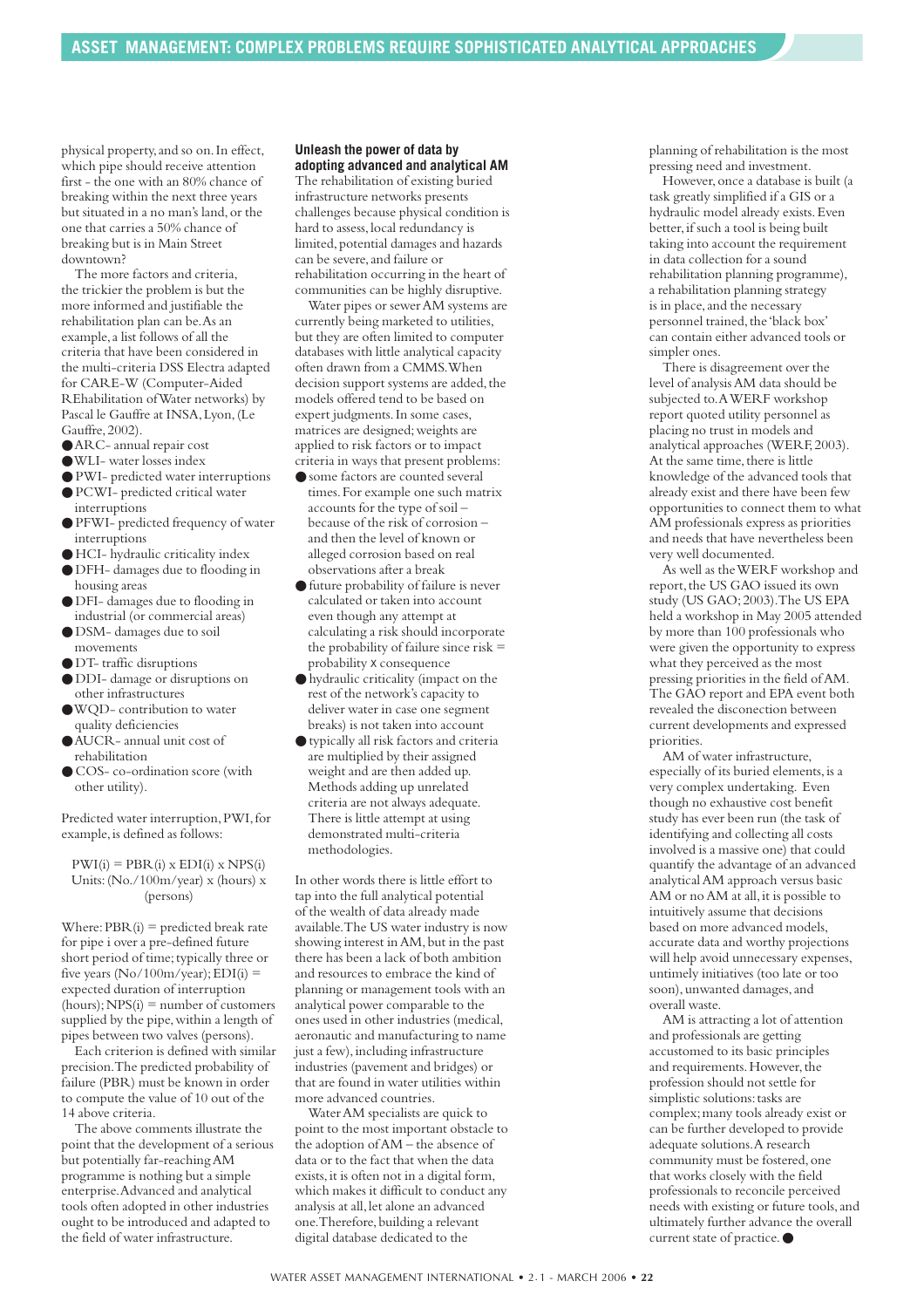## **Assets Oracle for Thames Water**

**Oracle Corporation has announced that the UK's Thames Water is to adopt Oracle Spatial as the heart of its asset data management programme. Thames has chosen the Oracle technology because of its proven robustness and ability to scale to support all of its customer-facing applications.** 

The software will enable Thames to centralise asset information into one integrated repository, allowing the utility to enhance customer service and help to ensure it meets its regulatory obligations.

Historically, Thames had built up a disparate portfolio of departmental tools and databases that made it difficult to obtain a consistent view of all its assets and made it costly to implement new applications.

As a result, in 2003, when the Ordnance Survey announced a new background map format, MasterMap, Thames decided to fundamentally reorganise its asset information management architecture to obtain a single view of all its asset information.

The company started on a programme to reduce the number of databases from 23 to one and create a single data repository. Using Oracle Spatial to achieve this will enable the utility to respond more accurately and consistently to regulatory requirements, and to improve operational performance.

By integrating all its asset information Thames will be able to achieve a range of improvements such as increasing visibility of its water network performance, improving capital planning, oper-ational reporting and asset life cycle analysis. ● **LS**

## *Cybit launches new SME fleet management system*

**Online telematics service provider Cybit has launched Fleetstar-AVL - a new affordable telematics solution that provides SME organisations with the benefits of internet-based fleet and asset management.** 

Developed as an 'out-of-the-box' telematics solution for SMEs, Fleetstar-AVL will be available through Cybit's network of 20 UK resellers and will provide them with extensive telematics functionality, including real-time GPRS-based tracking and comprehensive reporting.

Fleetstar-AVL is based on Cybit's marketleading Fleetstar-Online telematics solution, and will give clients the ability to capture live location-based information, use exception-based reports to measure performance and refine business processes, and ensure enhanced duty of care provision by analysing driving practices and live tracking.

Fleetstar-AVL will also help in compliance with health and safety legislation and current **►** *cont:* 

## St Petersburg adopts InfoNet asset data system

**St Petersburg, in the US state of Florida, has purchased InfoNet, Wallingford Software's asset and data management system for water networks, to enable it to build a central data repository for the management of all data relating to its collection systems infrastructure.** 

Like many engineering departments, in the past, data about St Petersburg's network was held in many different locations around the organisation - computer files in corporate and personal systems, paper records, and in the case of network piping surveys, VHS CCTV tapes.

'The catalyst for our purchase of InfoNet was our adoption of the US PACP (Pipeline Assessment & Certification Program) standard for CCTV surveys of our collection network,' explains Matt Wilson, an engineer with the Water Resources Department of the city of St Petersburg. 'We needed a tool to enable us to both better analyse and prioritise asset condition data, and store and retrieve the clips of the new surveys that we are now receiving.'

InfoNet can store very large volumes of CCTV files online, and display the specific clip

#### automatically when the related pipe is clicked on in the network diagram.The system helps to identify the precise location of any defect within the surveyed pipe or sewer, and to link that with the network records.

InfoNet will in time become the central location for all collections systems infrastructure data, and will make that data easily available to all users across the organisation.

Mr Wilson points out: 'At present two different departments need immediate online access to the CCTV data, and InfoNet will make that possible. This principle of needing one accurate source of data with shared access applies to most of our data, and InfoNet is a highly costeffective way of achieving this.'

He added that St Petersburg selected InfoNet for the task because 'functionally, it met our requirements very closely. As users of InfoWorks CS, we know that the user interface is very straightforward. Finally, in training and support, again we already know that Wallingford Software score very highly in this important area.'

● **www.wallingfordsoftware.com**

## MWH develops integrated leak management

**Environmental engineering consultant MWH has developed an integrated approach to managing leakage that is currently undertaking with several UK water companies.** 

There has been a reduction in overall leakage of 6 million LPD since MWH became the main provider of two leakage frameworks for Northumbrian Water. The company hopes the level will continue to fall over the next two years by a further 3 million LPD.

The Leakage Control programmes developed by MWH provide an integrated approach to the problem, and consist of leakage strategies that provide a balanced combination of leakage detection, pressure management, leakage economics, meter accuracy and water balance components arrived at from thorough analysis of the data on their clients' many activities.

The programmes are designed to help UK water companies to meet, if not exceed, Ofwat targets for control and management of leakage levels.

MWH leakage manager Ian Christie says: 'It is important to stress that our work with a number of top water companies is not a knee-jerk reaction to the current situation. They chose to

work with us because of our proven track record in this field and because they wanted to develop a pro-active, long-term integrated strategy and solution to what has been a long misunderstood problem in the UK.

'We use our engineering judgement and substantial global knowledge to provide the best overall approach and tailor-make a solution to match that clients' needs. The approach recognises that water restrictions and substantial resource deployment can only ever be a small, short-term part of the solution.'

Northumbrian Water leakage manager Ken Maddison said: 'We take this issue very seriously. We have been working with MWH for the past four years, when they worked alongside us as framework partners on both of our leakage frameworks.

'The first covers the supply of leakage detection resources and a second provides a leakage analysis framework including activities such as pressure management, metering and field services. They have played a significant part in helping us to always achieve our leakage targets.'

● **www.mwhglobal.com**

### South East Water implements GIS technology

**South East Water, one of Melbourne's water utilities, has implemented its G/Technology to support a company-wide GIS system that it says 'will streamline operations and provide a model of best practice for geospatial technology in a water utility'.**

Kevin Hutchings, general manager, infrastructure, for the Australian utility said: 'The water configuration of this advanced locationaware technology is a first in the Australian water

industry and represents the future of the utilities community.

'The GIS system is the hub for our asset management information system. With more than AUD\$1 billion (\$0.73 billion) in assets, reliable and comprehensive asset information is critical to the success of South East Water. The water industry has a strong interest in this project and our success will provide a strong foundation for future implementations in Australasia.' ●